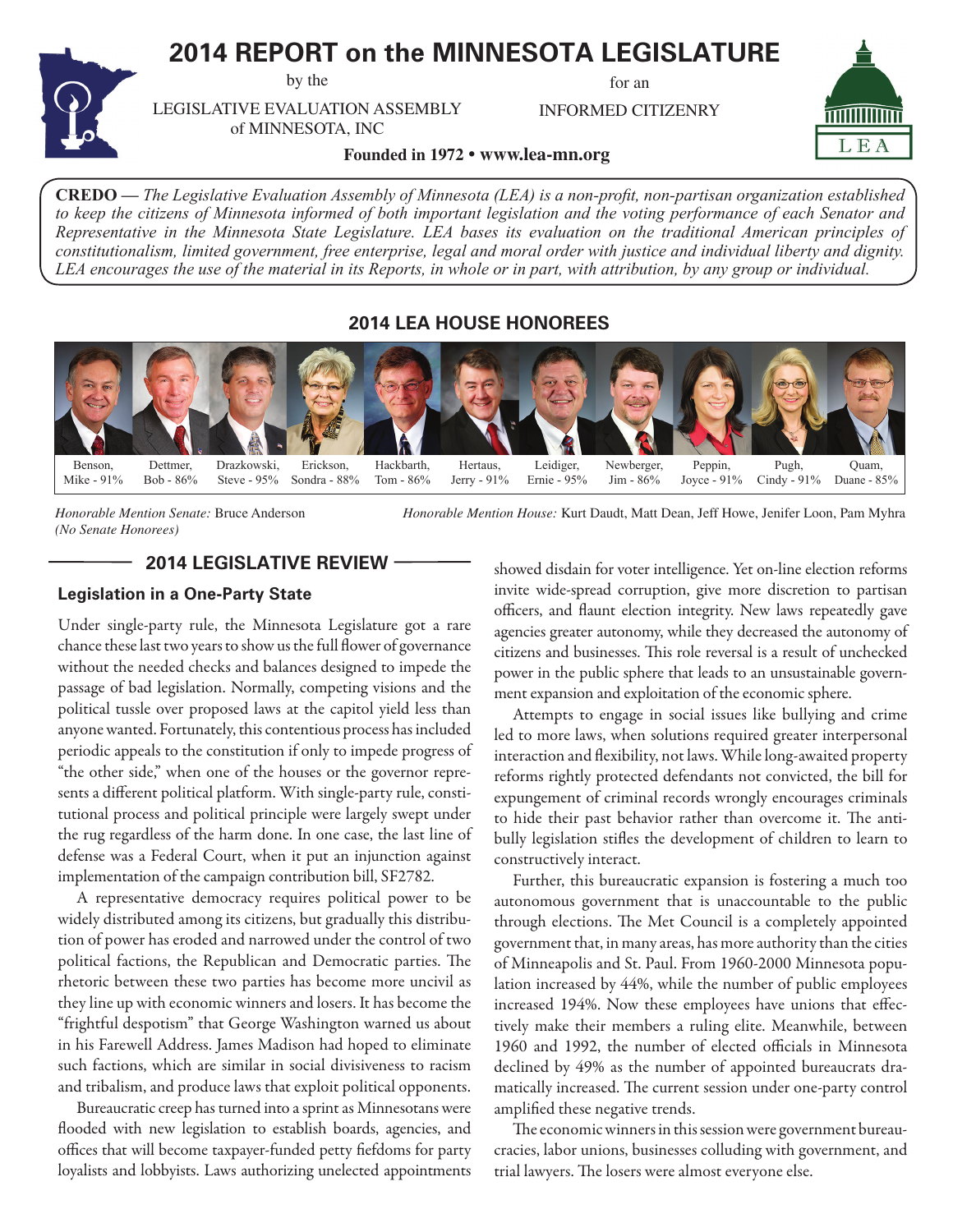# **1. The Safe and Supportive Schools Act**

# **HF826. Rep. Davnie. [SF783. Sen. Dibble.]**

HF 826 implements Governor Dayton's 15-member anti-bullying task force recommendations to create safe and supportive schools (K-Ph.D., home schools excluded), making it illegal for students to bully other students for reasons spelled out in the bill. The bill requires school districts to follow documenting procedures and a social-emotional curriculum to prevent discrimination and other conduct identified as improper. Private schools are encouraged to report their policies to the education commissioner for purposes of accreditation. The commissioner will produce rules of compliance and a complaint process. The bill also mandates a School Safety Technical Assistance Center to be established by a 23-member School Safety Technical Assistance Council. The Center is to determine how to best use available resources, and offer districts and counties best-practices assistance on preventive and remedial measures.

This bill implements the task force's philosophy of "the nature of human sexuality." It facilitates the state indoctrination of young children about sexually diverse behaviors and lifestyles it considers normal. The Welcoming Schools program piloted in Minneapolis is an example of this curriculum. Students are continually observed, assessed, and evaluated on the changes in their attitudes and beliefs regarding family structure and human sexuality with a form that states: "I used to think…but now I know." In these programs young children are introduced to sexual diversity stories that confuse them and set up conflict in their minds over gender roles, parental authority, and the role of the family in raising the next generation.

 Through this bill, Minnesota communities and schools lose control of their own teaching policies but are forced to pay for the cost of this new ideologically-based and unfunded program. The Act fails to protect all students from bullying with a definition that protects only stated classes of students. Incident reports are kept in school data bases and can be accessed at the state level.

While LEA would like to see bullying reduced, it does not support this bill. It originated, not from the legislature, but from a task force stacked with government bureaucrats and advocacy groups. It creates a new "multi-agency leadership council" unaccountable to parents, teachers, or citizens. LEA does not believe this legislation will prevent bullying, but instead will create school climates of intolerance of differing viewpoints and allow people who are disliked to be arbitrarily labeled as bullies. LEA favored a NO vote. The bill passed the House 69-63 and the Senate 36-31. The governor signed the bill.

### **2. Baby DNA—Newborn Screening Program Modified**

## **SF2047. Sen. Marty. [HF2526. Rep. Norton.]**

This bill eliminates opt-in consent provisions of the newborn screening program, which required parental consent for storage, use and dissemination of the genetic code of an infant. The state no longer has to ask for permission. It is now presumed that the state may proceed with the collection of DNA for future research. The burden is placed on parents to specifically dissent from the storage of the genetic data of their child. The Department of Health will now permitted to store the samples and test results indefinitely.

This legislation effectively repeals the state's genetic privacy act without actually repealing the statute. Even the ACLU considers the bill a radical and dangerous departure from the original purpose of the newborn screening program. This bill does not protect rights of parents and children. Instead, it provides researchers with unlimited testing potential on unique genetic material without consideration to future ramifications. Our children should not be research subjects for bureaucratic overreach at the expense of individual rights. Only with informed written consent can we protect our rights and the control and authority over newborn DNA and genetic codes.

LEA favored a NO vote. The bill passed in the Senate 36-20 and in the House 69-58. The governor signed the bill.

# **3. Women's Economic Security Act (WESA) and State Retirement Plan Study**

## **HF2536. Rep. Melin. [SF2050. Sen. Pappas.]**

This bill seeks to create greater pay equity between men and women. It does this by establishing and appropriating funds for a grant program to increase the number of women in high-wage, high-demand nontraditional occupations. Funds are also appropriated for development of women entrepreneurs and womenowned businesses. Further, WESA mandates equal pay compliance certificates for businesses that exceed \$500,000 in business with the state. These businesses must allow the state to conduct extensive audits to assess data on their employees and wages. The bill funds a study to create a state administered retirement savings plan. This Minnesota Secure Choice plan would allow people to invest in a portable retirement account overseen by a board of political appointees to manage a separate account in the state treasury. In addition, the legislation provides regulation to address other factors in the workplace which are believed to contribute to pay inequity: pregnancy and parenting leave, familial status, care of relatives, domestic abuse, sexual assault and stalking.

The Women's Economic Security Act spawns a dramatic expansion of government based on the unfounded assumption that discrimination is the reason women are paid less than men. Costly government interference to determine a "fair" pay structure has unintended consequences. It distorts the labor market and can be burdensome on employers, driving up costs and thereby reducing the number of jobs available, harming women it is designed to help. The best way government can help working women be economically secure is to foster a more competitive socio-economic environment, bringing more job opportunities to the state.

An aspect of the bill, completely unrelated to pay equity, is that it sets in motion the mechanism to offer individuals a state-run retirement savings plan. This will compete with the with many existing employer-based and private sector retirement plans. A government-run retirement plan puts tax dollars at risk and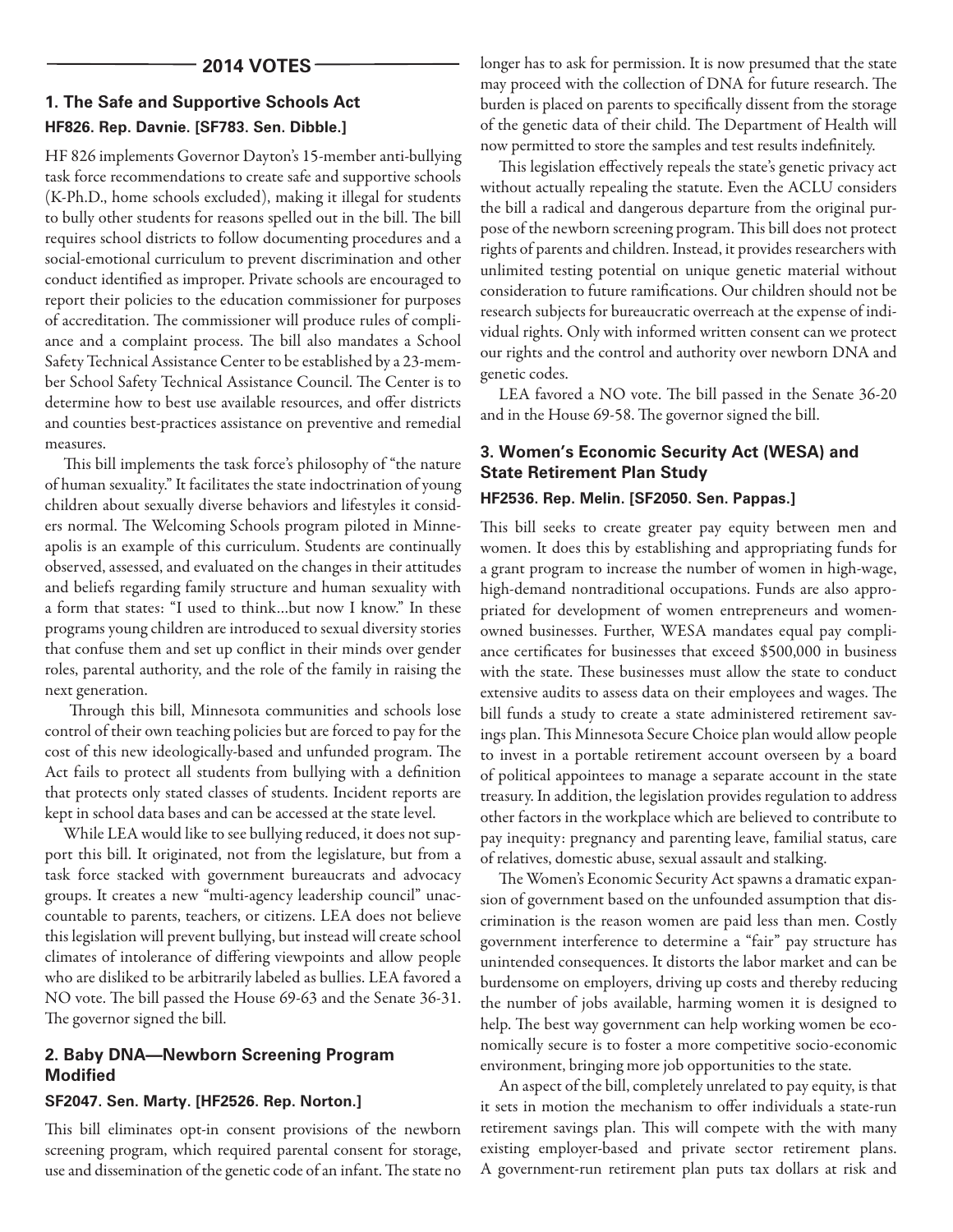without addressing the fundamental problem of people who lack the will or the resources to save for retirement. This legislation, like so many government attempts to address perceived social problems, is guided by ideals contrary to sound economic principles.

LEA favored a NO vote. The bill passed in the House 104-24 and in the Senate 43-24. The governor signed the bill.

### **4. State Minimum Wage Increased and Indexed to Inflation**

#### **HF2091. Rep. Winkler. [SF1775. Sen. Hayden.]**

This bill raises the hourly minimum wage in successive steps, to \$9.50 for large employers and \$7.75 for small employers by August 2016. More employers will be classified as large employers, because the sales threshold to qualify under small employers was cut from \$625,000 to \$500,000. The bill increases the \$4.90 youth training wage to the small employer level. After 2016, the Commissioner of Labor and Industry will be required to annually adjust the minimum wage upward based on inflationary indexes. The minimum wage is prohibited from ever decreasing, but the Commissioner can delay an increase in an economic downturn.

Government can pay higher wages by raising taxes, but private businesses have limited funds and options. Mandating a minimum wage increase will force private employers to cut positions in order to spread existing payroll among fewer employees, or replace some employees with automation, or relocate to more competitive states. While the minimum wage is indexed for inflation, the small employer threshold was cut, further reducing businesses who qualify as a small businesses.

Minnesota's minimum wage is moving from below average to one of the highest, and it is also the only state in the region that doesn't apply tips toward the minimum wage. Indexing wage increases to inflation creates a dangerous economic spiral. Such arbitrary wage increases without corresponding production creates inflation, which will prompt the next minimum-wage increase. Government intervention to impose minimum wages is an improper use of force, and delegating the decision to unaccountable bureaucracies is even more improper. What this is really about is the politics of envy, wealth redistribution, and payback to unions whose contract increases are often linked to increases in the minimum wage. LEA favored a NO vote. The bill passed the Senate 35-31, the House 71-60, and the governor signed the bill.

# **5. Liberalizing Expungement of Criminal Records HF2576. Rep. Melin. [SF2214. Sen. Champion.]**

This bill makes it easier for specific juvenile and adult criminal records to be "expunged," sealing them from unauthorized inspection or exchange by governmental agencies, or from any inspection by businesses or the general public. Courts will be allowed to expunge an offender's record without any filing of a petition, as long as the prosecution agrees and a "good faith effort" has been made to notify an offender's victims that the court is considering expungement.

This legislation also broadens statutory eligibility for expungement petitions. This includes people with felonies such as tax evasion, wildfire arson, criminal damage to property, contempt or failure to appear in court, transporting/receiving stolen property, certain illegal sales of controlled substances, check forgery or public-fund embezzlement of \$2500 or less, theft of \$5000 or less, mail theft, credit card fraud, insurance fraud, mortgage fraud, etc. Access by law-enforcement agencies to most expunged records would occur only after obtaining a specific court order. In cases involving expungements agreed to by a prosecutor, the presumption is against those contesting expungement if a judge determines that expungement yields a benefit to the offender that outweighs the government's burden or risk to the public.

Under current law, all expungements require petitions, and they are only permitted for certain controlled-substance violations, cases involving juveniles tried as adults, or cases where criminal proceedings were resolved in favor of the petitioner. The sweeping changes in this bill expect criminal courts to implement flawed ideology that, except for violent or big-money crimes, having a criminal record at all constitutes a cruel punishment. The stigma of having a record is a natural consequence of having committed a crime. It would be better for offenders to disclose their mistakes and explain to potential employers how they had reformed. Government agencies still have the right to access most expunged records but businesses and private citizens would not have the same right to reduce their exposure to criminal threats. Businesses that specialize in background-check screening will now have a duty to delete from their databases any records known to have been expunged. Lawyers will get additional opportunities to serve clients by filing motions to expunge criminal records and to sue businesses or government agencies for wrongfully allowing access to expunged records.

LEA favored a NO vote on this bill, on the grounds that it gives government more power to control others' access to public information, while endangering individual accountability and moral order. It passed the Senate 58-4, the House 84-48, and was signed into law.

# **6. Eliminate Part-Time Peace Officers HF2654. Rep. Cornish. [SF2559. Sen. Latz.]**

This bill eliminates licensure for new part-time peace officers and requires currently employed part-time peace officers to surrender their license when they leave their current position.

The use of part-time peace officers has given law enforcement agencies flexibility and cost-control mechanisms necessary for efficient protection. The elimination of part-time positions will require some replacements with full-time positions that provide full benefits, and will especially be a burden on small and rural law enforcement agencies that cannot function effectively without part-time officers. This is a union-oriented bill designed to ban part-time police officers through attrition. LEA believes that the bill erodes democracy by not allowing communities to police themselves and is another step toward a state police force, contrary to principles of limited government.

LEA favored a NO vote. It passed in the Senate 54-11, and in the House 100-22, and was signed into law.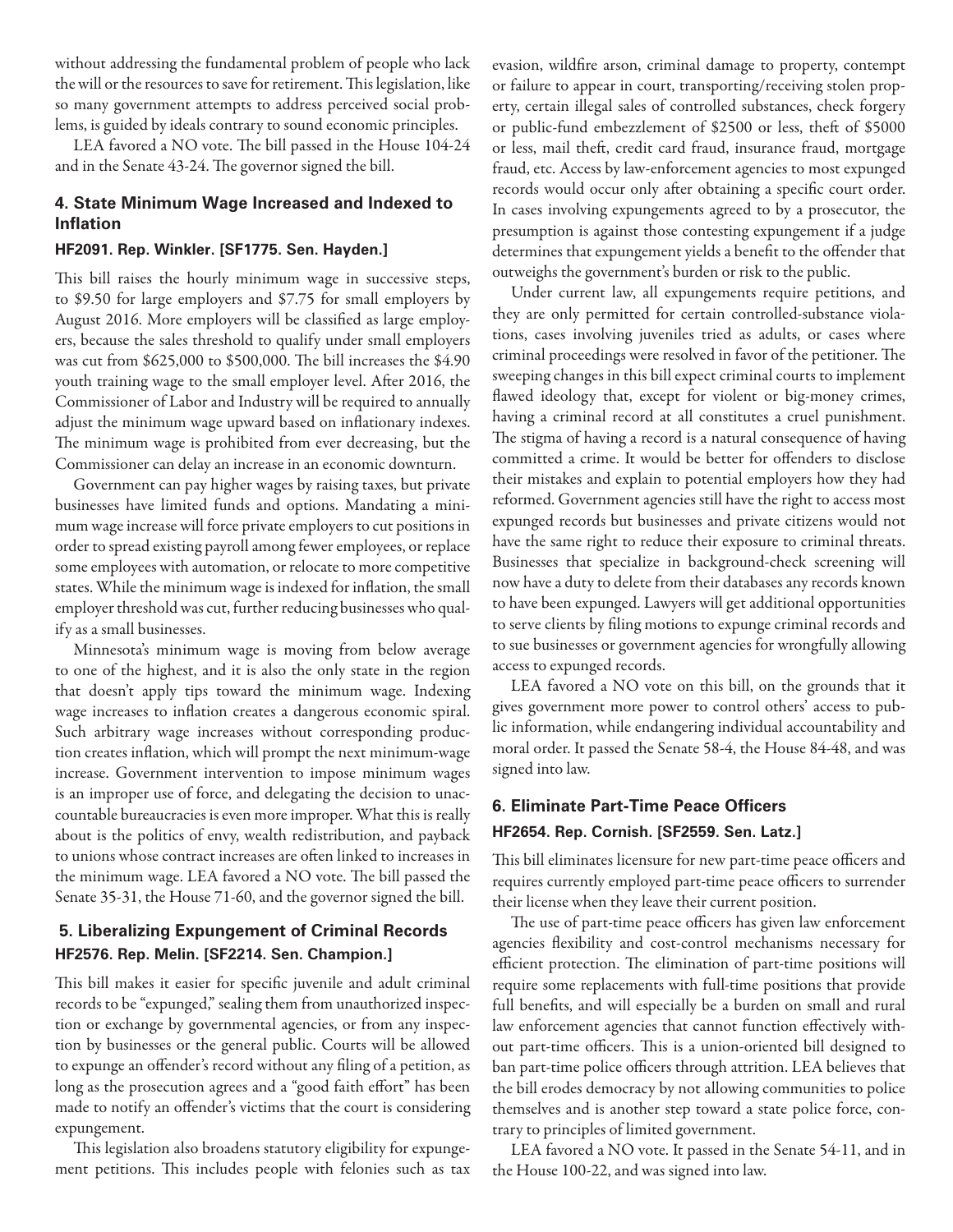## **7. Restricting Civil Forfeiture of Property to Cases Resulting in Conviction**

#### **SF874. Sen. Thompson. [HF1082. Rep. Allen.]**

This legislation primarily restricts civil forfeiture to cases where the owner of the property is actually convicted and makes a judicial process for recovering evidence-seized property easier and quicker for those not convicted.

Civil forfeiture is a legal law enforcement and investigative procedure to seize property from suspected criminals and those believed to be associated with them. This legislation was a bi-partisan policy step toward protecting and preserving the individual's property rights.

LEA favored a YES vote. The bill passed the House 120-0 and the Senate 55-5, and was signed by the governor.

## **8. Omnibus Bonding**

### **HF2490. Rep. Hausman. [SF2605. Sen. Stumpf.]**

This bill appropriates money from the state bond fund and other funds a total of \$893,054,000, including \$280 million going to higher education, \$126.3 million to capitol renovation, \$85 million to the environment, \$92 million for economic development, \$57 million for transportation, \$46 million to the Met Council, \$20 million to public housing, \$12 million to the Historical Society, \$11 million to corrections.

While LEA believes the state capitol restoration is necessary, many of the building projects for state agencies and state expenditures on economic development are wasteful pork. The subsidies for state higher education create unfair competition against private colleges and universities. Moreover, the advocates for environmental projects should be confined to using the legallydedicated sales tax and lottery funds created for environmental purposes, and not resort to special-interest double-dipping. As an omnibus bill, this bill suffers from a combination of necessary, unnecessary, and socially counterproductive funding, going to both well-managed and poorly-managed projects, and violates the single-subject rule, enabling pork to get lobbied into the bill.

On balance, LEA favored a NO vote. The bill passed in the Senate 47-17 and in the House 92-40. It was signed by the governor.

# **9. Omnibus Supplemental Budget Bill HF3172. Rep. Carlson. [SF2785. Sen. Cohen.]**

This 573-page bill had 31 separate articles. It added over \$1.1 billion of general fund spending. There were appropriations to existing programs and services in the budget for Fiscal Years (FY) 2014-15 and 2016-17, and the bill also authorized new programs, offices, and services. Over half of the money in this bill went to Health and Human Services (HHS), while Education, Higher Education, Employment/Economic Development (DEED), and Public Safety categories also received significant increases. The funding was available because the state's general fund had changed to a surplus position since the time the original FY 2014-15 budget was approved.

Except for a few sections that could have been addressed with individual bills, such as providing money to Public Safety to implement the new changes in expungement laws, this bill represents a "wish list" from a variety of interests that somehow didn't get funded or authorized in the very bloated budget bill that was passed last year. Supplemental funds should be reserved for emergencies or genuinely unanticipated contingencies. Otherwise, lawmakers need to exhibit fiscal restraint and not fund more requests until the next budgetary process. Because this bill lacked that restraint and also combined finance and policies in ways that undermine state government accountability and the state's constitutional requirement that "no law shall embrace more than one subject", LEA favored a NO vote. It passed the Senate 37-22, the House 75-55, and was signed into law.

# **10. General Fund Capital Investment Bill HF1068. Rep. Hausman. [SF882. Sen. Stumpf.]**

This bill allocates over \$278 million from the state's general fund toward various capital improvement projects. Projects associated with the Department of Employment and Economic Development received the largest share, over \$83 million. The second largest share goes to the MN Housing Finance Agency, \$80 million worth of housing infrastructure bonds not backed by the full faith and credit of the state. There is language in the bill stipulating that "to the extent practicable," public entities whose projects are funded by this bill "must ensure [their projects] are built with American-made steel."

The bill came about because of a \$22 million contribution to the Lewis and Clark Regional Water System project to convey more potable water from watersheds to communities in Southwest Minnesota. This project could not be funded by state bonds, because it involves participation from neighboring states and the approval of the U.S. Department of the Interior. There was broad agreement on the merits of that project, so there was a reason to do a bill for a capital improvement project without bonds. However, most funding in this bill went to pet projects and other projects that did not have the supermajority support in this year's omnibus bonding bill, required as a fiscal safeguard.

In theory, it can be a sound practice to use some general-fund dollars for capital-improvement projects of state and regional significance rather than take on more bonding debt when the state has the funds to do so. Unfortunately, the reality of this bill is that fiscal safeguards were averted, making it easier for local projects, such as the Aitkin County Fairgrounds Food Services building, or projects that go beyond the proper role of government, such as event centers or snowmaking systems for government-run luxury recreational resorts, to be classified as state capital-improvement projects. LEA favored a NO vote on the bill that passed the Senate 44-19, the House 82-50, and was signed into law.

# **11. Pension and Retirement Bill and Bailout HF1951. Rep. Murphy. [SF1803. Sen. Pappas.]**

Included in this 161-page bill is a merger of the Duluth teacher pension fund, which was only 54% funded, into the statewide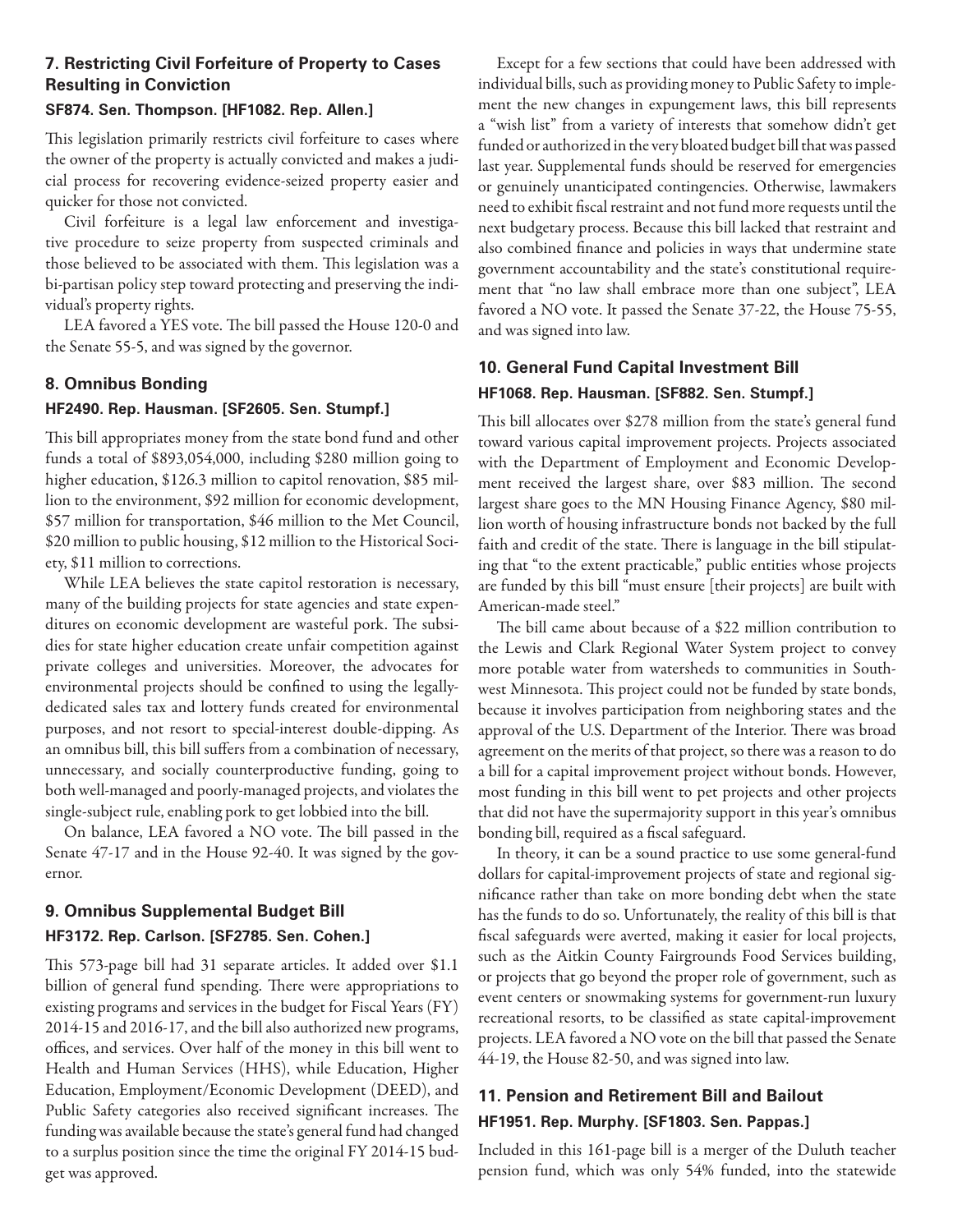Teachers Retirement Association. State taxpayers will provide a total of \$15 million per year for 24 years. Also funded is \$7 million per year to stabilize the St. Paul teachers' pension fund. Tenured state university faculty will be able to opt for a defined contribution retirement plan, but will not be required to do so.

Policymakers publicly recognize the need for pension reform, but this bill does not stop the bleeding caused by defined benefit plans. Instead, it bails out certain dysfunctional plans at taxpayer expense.

Real constructive reform requires defined contribution plans similar to those offered in the private sector. Instead the legislators continue to pump money into a system that cannot survive. Continuing the defined benefit style pensions puts future taxpayers on the hook for enormous costs for generous retiree benefits. LEA believes this to be immoral.

The bill passed in the House 79-52 and in the Senate 38-24. It was signed into law by the governor.

## **12. Creating a Public Employment Relations Board for Hearing Unfair-Labor-Practices Charges HF3014. Rep. Carlson. [SF2506. Sen. Pappas.]**

This bill changes the process for hearing unfair-labor-practices charges in the public-employment sector by creating an appointed Public Employment Relations Board (PERB) to investigate, hear, and make rulings on charges, instead of a district court. PERB will be empowered to issue cease-and-desist orders, reinstatement with back pay at seven percent annual interest, or "any other remedies that [can] make a charging party whole," if the parties involved do not agree to mediation prior to the close of a hearing. Ignoring a PERB order will be regarded as an unfair labor practice. The bill also brings employees of "charitable hospitals" under the purview of the PERB. The governor will appoint two of the board members—one to represent public employers, and one to represent public employees. The third board member, to be chosen by the other two, is to represent the public-at-large. Besides hearing most unfair-labor-practice charges, the PERB will hear appeals of exclusive-representative disputes decided by the Commissioner of the Bureau of Mediation Services. Petitions to appeal any PERB rulings can be granted review at the discretion of the MN Court of Appeals.

Supporters claimed this bill will result in faster resolution of charges and lower dispute costs. That much may be true, but balanced impartiality under this process may be an elusive mirage whenever the governor, with the power to directly and indirectly appoint the PERB, is backed by the public-employee unions. MN had a PERB before 1992. Then the system was changed to allow real disputes and remedies to go through the judicial process unless both parties agree to settle. This bill removes the rights of parties to make their cases in court, and requires that any mediator be appointed by the executive branch. Courts tend to have more respect for precedent than political appointees.

This bill invites biased resolution of disputes, places more power in the hands of appointees, and could tilt the scales even further toward the interests of public employee unions. LEA favored a NO vote. It passed the Senate 35-26, the House 74-59, and was signed into law.

## **13. Water or Waste Water Treatment Privatization Abolished**

#### **HF2622. Rep. Hansen. [SF2764. Sen. Metzen.]**

HF2622 repealed laws that allowed municipalities to privatize the construction and operation wastewater treatment facilities, and places all facilities under government control.

The effect of this bill is centralized control of water under regional, state, and federal governments. It hamstrings local governments with state regulation, and reduces the opportunities for improvement of water resources fostered by public and private competition at local levels. The state has a duty to regulate pollution, but not replace community initiative and vibrancy with a remote, less efficient, union-oriented bureaucracy.

Municipal water needs are best met at local levels by people who are naturally more concerned about their own welfare. LEA favored a NO vote. It passed the House 101-19 and the Senate 38-24. The Governor signed the bill into law.

## **14. Granting the Met Council Additional Investment Authority**

#### **SF2255. Sen. Kent. [HF2319. Rep. Nelson.]**

This bill allows the Metropolitan Council to exercise additional investment authority if the Council first develops written investment policies and procedures and establishes an oversight process. If the requirements are met, the Council may enter into: a repurchase agreement; a reverse repurchase agreement; or futures contracts, options on futures contracts, and option agreements to buy and sell securities authorized under law.

The unelected Met Council was established in 1967 as a reaction to growing issues of septic tank wastewater contamination. Additional acts of the legislature passed expanded the role and powers of the Met Council, merging it with transit and waste control commissions to become a unified regional authority. In 2010 the Met Council was given more independence when deciding how to award new contracts. In 2013 it was granted the authority to selectively tax for emergency appropriations. These accumulated powers can supersede decisions and actions of local governments. The Council's role in the Twin Cities metro area now includes public transportation, wastewater treatment, regional planning, urban planning for municipalities, forecasting population growth, ensuring adequate affordable housing, and maintaining a park and trails system. It also provides a framework for regional systems including aviation, transportation, parks and open space, water quality, and water management.

The history of the Met Council's ever-expanding growth provides a model of the dynamics of bureaucratic mission creep. The combination of unfettered authority with declining accountability violates the most fundamental principles of good government. An agency unaccountable to the voters has been granted the ability to collect revenue – authority to levy taxes, the discretion to make investments, and now, with the current legislation, greater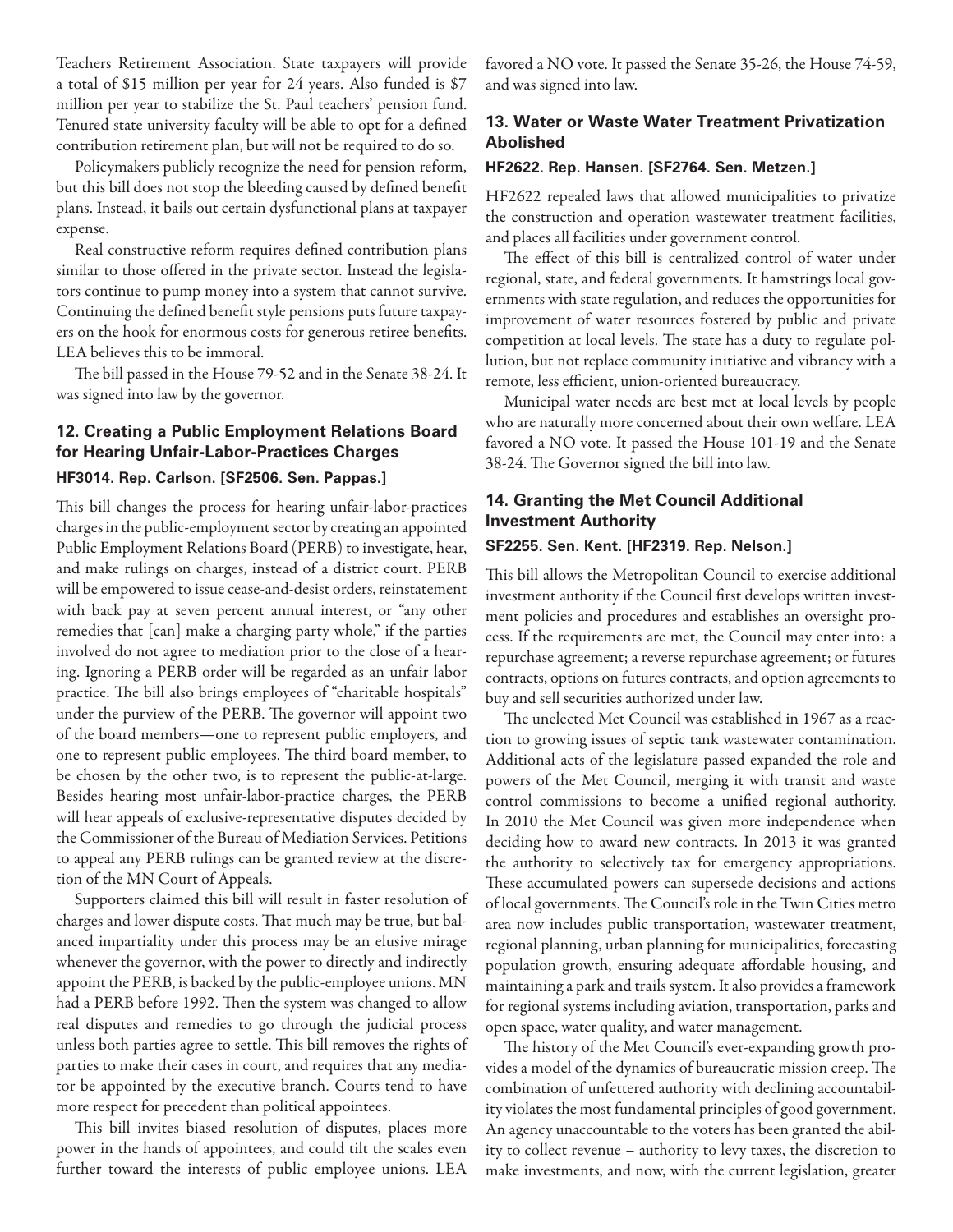# **SENATE**

| <b>Pty</b>   | $\mathsf{Dist}$ | <b>Name</b>      | ı                        | $\overline{2}$           | 3                        | $\overline{\mathbf{4}}$     | 5                        | $\boldsymbol{6}$         | $\overline{\mathbf{z}}$          | $\pmb{8}$                | 9                        |                             |                          |                          |                          |                          |                          | $10 11 12 13 14 15 16 17 $ |                          |                          |                                  |                          | 18  19  20  21  22       |                          | 14%             | $C\%$            |
|--------------|-----------------|------------------|--------------------------|--------------------------|--------------------------|-----------------------------|--------------------------|--------------------------|----------------------------------|--------------------------|--------------------------|-----------------------------|--------------------------|--------------------------|--------------------------|--------------------------|--------------------------|----------------------------|--------------------------|--------------------------|----------------------------------|--------------------------|--------------------------|--------------------------|-----------------|------------------|
| R            | 29              | Anderson, B.     | $^{+}$                   | $^{+}$                   | $^{+}$                   | $^{+}$                      | $^{+}$                   |                          | $\begin{array}{c} + \end{array}$ | $^{+}$                   | $+$                      | $\ddot{}$                   | $^{+}$                   | $\qquad \qquad +$        | $\! +$                   | $^{+}$                   |                          | $\overline{+}$             |                          | $\qquad \qquad +$        | $\begin{array}{c} + \end{array}$ | $+$                      | $+$                      |                          | 82              | 91               |
| D            | 3               | Bakk, T.         |                          |                          |                          |                             |                          | $\overline{\phantom{a}}$ | A                                |                          | $\blacksquare$           |                             | А                        |                          |                          | $\overline{\phantom{a}}$ | A                        | $\blacksquare$             |                          | $\overline{\phantom{a}}$ | $^{+}$                           |                          | $\blacksquare$           | ÷,                       | $-2$            | 17               |
| R            | 31              | Benson, Michelle | $^{+}$                   | $^+$                     | $+$                      | $^{+}$                      |                          |                          | $^{+}$                           | $^{+}$                   | $^{+}$                   | $^{+}$                      | $^{+}$                   | $+$                      | $^{+}$                   | $^{+}$                   |                          | $^{+}$                     |                          | $^{+}$                   | $+$                              |                          | $+$                      | $\blacksquare$           | 73              | 78               |
| D            | 44              | Bonoff, T.       |                          |                          |                          |                             |                          |                          |                                  |                          |                          |                             |                          |                          |                          |                          |                          |                            |                          |                          | $\ddot{}$                        |                          |                          |                          | 5               | 14               |
| $\mathsf{R}$ | 15              | Brown, D.        |                          | $^{+}$                   | $^{+}$                   | $\qquad \qquad +$           | $^{+}$                   | $\blacksquare$           | A                                | $\boldsymbol{+}$         | $^{+}$                   | $^{+}$                      | $\ddot{}$                | $\ddot{}$                | $^{+}$                   | $^{+}$                   | $\overline{\phantom{a}}$ | $^{+}$                     |                          | $^{+}$                   | $^{+}$                           | $\boldsymbol{+}$         | $\ddot{}$                | $\overline{\phantom{a}}$ | 79              | 74               |
| D            | 51              | Carlson, J.      |                          | $\overline{\phantom{m}}$ | $\overline{\phantom{a}}$ |                             |                          |                          | $\! +$                           | $\overline{\phantom{a}}$ | $\blacksquare$           |                             | ÷,                       | l,                       |                          | $\blacksquare$           | $\overline{\phantom{a}}$ |                            |                          |                          | $^{+}$                           | $\overline{a}$           | $\overline{\phantom{a}}$ |                          | 9               | $\overline{7}$   |
| R            | 38              | Chamberlain, R.  | $+$                      | $^{+}$                   | $^{+}$                   | $^{+}$                      | $\overline{\phantom{a}}$ | ä,                       | $+$                              | $^{+}$                   | $^{+}$                   | $+$                         | $\ddot{}$                | $\ddot{}$                | $\ddot{}$                | A                        | $\blacksquare$           | $^{+}$                     | A                        | $^{+}$                   | $+$                              | $\blacksquare$           | $+$                      | ä,                       | 70              | 81               |
| D            | 59              | Champion, B.     | ÷,                       | ä,                       |                          | $\mathbf{r}$                |                          | $\overline{\phantom{a}}$ | A                                |                          | $\blacksquare$           | $\overline{\phantom{a}}$    |                          |                          | L.                       | ä,                       | A                        | ÷.                         |                          | L,                       | $+$                              | ä,                       | ÷,                       | A                        | $-2$            | $\mathbf{I}$     |
| D            | 57              | Clausen, G.      | $\overline{\phantom{a}}$ |                          | $\overline{\phantom{a}}$ |                             |                          | $\overline{\phantom{a}}$ | $\ddot{}$                        |                          |                          |                             |                          | A                        |                          |                          |                          |                            |                          |                          | $\ddot{}$                        |                          |                          |                          | $\overline{z}$  | 9                |
| D            | 64              | Cohen, R.        | $\overline{\phantom{a}}$ | $\blacksquare$           | $\overline{\phantom{a}}$ | $\mathcal{L}_{\mathcal{A}}$ | ÷,                       | $\blacksquare$           | A                                | $\overline{\phantom{a}}$ | $\overline{\phantom{a}}$ | $\sim$                      |                          |                          | $\overline{\phantom{a}}$ | $\overline{\phantom{a}}$ | $\overline{\phantom{a}}$ | $\sim$                     |                          | $\overline{\phantom{a}}$ | $\ddot{}$                        | $\overline{\phantom{a}}$ | $\overline{\phantom{a}}$ | $\overline{A}$           | $\mathbf 0$     | 8                |
| D            | 20              | Dahle, K.        |                          |                          | $\blacksquare$           |                             | ÷,                       | $^{+}$                   |                                  | $\overline{\phantom{a}}$ | ÷,                       |                             | ÷,                       | A                        |                          | $\blacksquare$           | $\overline{\phantom{a}}$ | ÷,                         | ÷,                       | $\blacksquare$           | $^{+}$                           | $\overline{\phantom{a}}$ | $\overline{\phantom{a}}$ |                          | 12              | $\boldsymbol{6}$ |
| R            | 16              | Dahms, G.        | $+$                      | $^{+}$                   | $^{+}$                   | $+$                         | $\overline{\phantom{a}}$ | $+$                      | $\overline{\phantom{a}}$         | $\overline{\phantom{a}}$ | $^{+}$                   | $\overline{\phantom{a}}$    | $\ddot{}$                | $+$                      | $+$                      | $^{+}$                   | A                        | $\mathsf A$                | $\blacksquare$           | $+$                      | $\overline{\phantom{a}}$         | $+$                      | $+$                      | $\overline{\phantom{a}}$ | 60              | 69               |
| D            | 61              | Dibble, D.S.     | ä,                       | A                        |                          | ÷.                          |                          | ÷,                       | $^{+}$                           |                          | ä,                       | $\mathbf{r}$                |                          |                          |                          |                          |                          | ÷.                         |                          | L.                       | $^{+}$                           |                          |                          | A                        | 5               | $\overline{9}$   |
| D            | 60              | Dziedzic, K.     |                          |                          |                          |                             |                          | $\blacksquare$           | $\ddot{}$                        |                          | $\blacksquare$           |                             |                          |                          | $\overline{\phantom{a}}$ |                          |                          |                            |                          |                          | $\ddot{}$                        |                          |                          | $\overline{A}$           | $\overline{7}$  | $\overline{7}$   |
| D            | 40              | Eaton, C.        | $\overline{\phantom{a}}$ | $\blacksquare$           | $\overline{\phantom{a}}$ | $\sim$                      |                          | $\blacksquare$           | $\! + \!$                        | $\overline{\phantom{a}}$ | $\blacksquare$           | $\bar{\phantom{a}}$         | $\blacksquare$           | $\blacksquare$           | $\blacksquare$           | $\overline{\phantom{a}}$ |                          | $\overline{\phantom{a}}$   | A                        |                          | $\! + \!$                        | $+$                      | $\overline{\phantom{a}}$ | ÷,                       | 12              | $\overline{9}$   |
| D            | $\overline{4}$  | Eken, K.         |                          |                          | ÷                        |                             |                          | $\boldsymbol{+}$         | $\qquad \qquad +$                | $\overline{\phantom{a}}$ | ÷                        | $\blacksquare$              | $\blacksquare$           | $\blacksquare$           | $\blacksquare$           | $\overline{\phantom{a}}$ |                          | $\overline{\phantom{a}}$   |                          | $\overline{\phantom{a}}$ | $^{+}$                           |                          | $\blacksquare$           |                          | 14              | 28               |
| $\mathsf{R}$ | 13              | Fischbach, M.    | $^{+}$                   | $^{+}$                   | $^{+}$                   |                             | $\overline{\phantom{a}}$ | A                        | $+$                              | A                        | $+$                      | $\mathsf A$                 | A                        | $\ddot{}$                | $^{+}$                   | $+$                      | $\overline{\phantom{a}}$ | $^{+}$                     | $\overline{\phantom{a}}$ | $^{+}$                   | $\overline{A}$                   | A                        | $\overline{\phantom{a}}$ | $\overline{\phantom{a}}$ | 55              | 63               |
| D            | 49              | Franzen, M.      |                          |                          |                          |                             |                          |                          | $^{+}$                           | $\blacksquare$           |                          |                             |                          |                          |                          |                          |                          |                            |                          |                          | $^{+}$                           | $\blacksquare$           |                          |                          | 9               | $\overline{13}$  |
| $\mathsf{R}$ | $\mathsf 9$     | Gazelka, P.      | $^{+}$                   | $^{+}$                   | $^{+}$                   | $\overline{+}$              | A                        | $\blacksquare$           | $\! + \!$                        | $+$                      | $^{+}$                   | $^{+}$                      | $\ddot{}$                | $\ddot{}$                | $\ddot{}$                | $\boldsymbol{+}$         |                          | $\overline{+}$             |                          | $^{+}$                   | $\ddot{+}$                       | $\ddot{}$                | A                        | $\blacksquare$           | 75              | 74               |
| D            | 41              | Goodwin, B.      | $\blacksquare$           |                          | $\overline{\phantom{a}}$ | $\overline{\phantom{a}}$    | $\blacksquare$           | $\blacksquare$           | $^{+}$                           | $\overline{\phantom{a}}$ | $\blacksquare$           | $\sim$                      | $\overline{\phantom{a}}$ | $+$                      | $\blacksquare$           | $\overline{A}$           | $\blacksquare$           | $\overline{A}$             |                          | $\overline{\phantom{a}}$ | $^{+}$                           | $\blacksquare$           | $\overline{\phantom{a}}$ | $\blacksquare$           | 10              | 20               |
| R            | 56              | Hall, D.         | $^{+}$                   | $^{+}$                   | $^{+}$                   | $^{+}$                      |                          | $+$                      | $\boldsymbol{+}$                 | $^{+}$                   | $^{+}$                   | $^{+}$                      | $^{+}$                   | $^{+}$                   | $+$                      | $^{+}$                   |                          | $+$                        |                          | $^{+}$                   | $^{+}$                           | $\overline{\phantom{a}}$ | $^{+}$                   | ÷,                       | 77              | 82               |
| R            | 48              | Hann, D.         | $+$                      | $^{+}$                   | $^{+}$                   | $+$                         | $\overline{\phantom{a}}$ | $\overline{\phantom{a}}$ | $+$                              | $^{+}$                   | $^{+}$                   | $\boldsymbol{+}$            | $\qquad \qquad +$        |                          | $+$                      | $+$                      | $\blacksquare$           | $\boldsymbol{+}$           | $\blacksquare$           |                          | A                                |                          | $+$                      | $\overline{\phantom{a}}$ | 74              | 76               |
| D            | 67              | Hawj, F.         |                          |                          |                          |                             |                          | $\frac{1}{2}$            | $^{+}$                           |                          |                          |                             |                          |                          |                          |                          |                          |                            |                          |                          | $^{+}$                           |                          |                          |                          | 9               | $\sqrt{6}$       |
| D            | 62              | Hayden, J.       | $\blacksquare$           |                          | $\overline{\phantom{a}}$ | $\overline{\phantom{a}}$    |                          | $\blacksquare$           | A                                |                          | $\overline{\phantom{a}}$ |                             |                          | A                        | $\overline{\phantom{a}}$ | A                        |                          | $\blacksquare$             | A                        | $\overline{\phantom{a}}$ | $\ddot{}$                        |                          | $\overline{\phantom{a}}$ |                          | $-4$            | $\overline{6}$   |
| D            | 36              | Hoffman, J.      | $\overline{\phantom{a}}$ | $\blacksquare$           | $\overline{\phantom{a}}$ | $\overline{\phantom{a}}$    |                          |                          | $^{+}$                           |                          | $\blacksquare$           | $\overline{\phantom{a}}$    | ä,                       | $\blacksquare$           | $\overline{\phantom{a}}$ |                          | $\overline{\phantom{a}}$ | $\overline{\phantom{a}}$   |                          |                          | $+$                              |                          | $\blacksquare$           | ÷,                       | 9               | $\overline{3}$   |
| $\mathsf{R}$ | 39              | Housley, K.      | $+$                      |                          | $^{+}$                   | $+$                         | $\blacksquare$           | ÷,                       | $\ddot{}$                        | $\overline{\phantom{a}}$ | A                        | $\ddot{}$                   | $^{+}$                   | $+$                      | $\ddot{}$                | $^{+}$                   | ä,                       | $^{+}$                     |                          | A                        | $\ddot{}$                        | A                        | $^{+}$                   |                          | 56              | 62               |
| R            | 8               | Ingebrigtsen, B. | $\boldsymbol{+}$         | $^{+}$                   | $^{+}$                   | $^{+}$                      | A                        | $\overline{\phantom{a}}$ | $\blacksquare$                   | $\overline{\phantom{a}}$ | A                        | $\mathcal{L}_{\mathcal{A}}$ | $^{+}$                   | $\overline{\phantom{a}}$ | $+$                      | $^{+}$                   | $\overline{\phantom{a}}$ | $^{+}$                     |                          | $^{+}$                   | $\boldsymbol{+}$                 | $^{+}$                   | $^{+}$                   | $\overline{\phantom{a}}$ | 55              | 67               |
| D            | 24              | Jensen, V.       |                          |                          |                          | $^{+}$                      | $\overline{a}$           | ÷,                       | $^{+}$                           |                          |                          |                             | $\overline{a}$           | $+$                      | $\overline{a}$           |                          |                          | ÷,                         |                          |                          | $^{+}$                           |                          | $\overline{a}$           | A                        | 17              | 13               |
| D            | 37              | Johnson, A.      | $\overline{\phantom{a}}$ |                          | $\overline{\phantom{a}}$ | $\overline{\phantom{a}}$    | $\blacksquare$           | A                        | $\ddot{}$                        | A                        | $\overline{\phantom{a}}$ | A                           | A                        | A                        | $\overline{\phantom{a}}$ | A                        | $\overline{\phantom{a}}$ | $\blacksquare$             |                          | $\overline{\phantom{a}}$ | $\overline{A}$                   |                          | $\overline{\phantom{a}}$ |                          | $-9$            | 13               |
| D            | 53              | Kent, S.         |                          |                          | $\blacksquare$           | $\overline{\phantom{a}}$    | $\overline{\phantom{a}}$ | $\overline{\phantom{a}}$ |                                  | $\overline{\phantom{a}}$ | $\overline{\phantom{a}}$ | $\overline{\phantom{a}}$    | $\overline{\phantom{a}}$ | $\overline{\phantom{a}}$ |                          |                          |                          | $\overline{\phantom{a}}$   | $\overline{\phantom{a}}$ | $\overline{\phantom{a}}$ | $\! + \!$                        | $\overline{\phantom{a}}$ | $\overline{\phantom{a}}$ | $\blacksquare$           | 9               | 10               |
| R            | 30              | Kiffmeyer, M.    | $^{+}$                   | $^{+}$                   | $^{+}$                   | $^{+}$                      | $^{+}$                   | $\blacksquare$           | $\qquad \qquad +$                | A                        | A                        | A                           | A                        | $^{+}$                   | $\ddot{}$                | A                        | $\blacksquare$           | A                          |                          | $\ddot{}$                | A                                | A                        | $\ddot{}$                | i,                       | 53              | 71               |
| D            | 17              | Koenen, L.       | $^{+}$                   | $\blacksquare$           | ٠                        | $^{+}$                      | $\blacksquare$           | $\overline{\phantom{a}}$ | $^{+}$                           | $\overline{\phantom{a}}$ | $\overline{\phantom{a}}$ | $\sim$                      |                          | $\overline{\phantom{a}}$ | ٠.                       | $\overline{\phantom{a}}$ | $\blacksquare$           | $\blacksquare$             |                          | $\overline{\phantom{a}}$ | $\qquad \qquad +$                | $\overline{\phantom{a}}$ | $\overline{\phantom{a}}$ | $\blacksquare$           | 18              | 30               |
| D            | 46              | Latz, R.         |                          |                          |                          |                             |                          |                          | $^{+}$                           | $\, +$                   |                          | $^{+}$                      |                          |                          |                          | A                        |                          |                            |                          |                          | $^{+}$                           |                          |                          |                          | $\overline{17}$ | 8                |
| R            | 34              | Limmer, W.       | $\! + \!\!\!\!$          | A                        | $^{+}$                   | $\! +$                      |                          | $\overline{\phantom{a}}$ | $\! + \!\!\!\!$                  | $^+$                     | A                        | $\! +$                      | $^+$                     | $^{+}$                   | $\mathrm{+}$             | $^+$                     |                          | $^{+}$                     |                          | $^{+}$                   | $^{+}$                           | A                        | $^{+}$                   | A                        | 69              | 81               |
| D            | 11              | Lourey, T.       |                          |                          |                          |                             |                          |                          | $\boldsymbol{+}$                 | $\overline{\phantom{a}}$ |                          | A                           |                          |                          |                          |                          |                          |                            | A                        |                          | $^+$                             |                          |                          |                          | 5               | $\boldsymbol{6}$ |
| D            | 66              | Marty, J.        | $\overline{\phantom{a}}$ | $\overline{\phantom{a}}$ | ٠                        | $\overline{\phantom{a}}$    | $\overline{\phantom{a}}$ | $\overline{\phantom{a}}$ | $\boldsymbol{+}$                 | $\overline{\phantom{a}}$ | $\overline{\phantom{a}}$ | $\overline{\phantom{a}}$    | $\overline{\phantom{a}}$ | $\overline{\phantom{a}}$ | $\overline{\phantom{a}}$ | $\overline{\phantom{a}}$ | $\overline{\phantom{a}}$ | $\overline{\phantom{a}}$   | $\overline{\phantom{a}}$ | $\overline{\phantom{a}}$ | $\boldsymbol{+}$                 | $\overline{\phantom{a}}$ | $\overline{\phantom{a}}$ | $\Box$                   | 9               | $\mathsf 9$      |
| D            | 52              | Metzen, J.       | $\blacksquare$           | A                        | $\overline{\phantom{a}}$ | $\blacksquare$              | $\overline{\phantom{a}}$ | $\overline{\phantom{a}}$ | $\! + \!\!\!\!$                  | $\overline{\phantom{a}}$ | $\overline{\phantom{a}}$ | $\overline{\phantom{a}}$    | $\overline{\phantom{a}}$ | $\overline{\phantom{a}}$ | $\overline{\phantom{a}}$ | $\overline{\phantom{a}}$ | $\overline{\phantom{a}}$ | $\overline{\phantom{a}}$   | $\overline{\phantom{a}}$ | $\overline{\phantom{a}}$ | $\boldsymbol{+}$                 | $\overline{\phantom{a}}$ | $\overline{\phantom{a}}$ | $\blacksquare$           | $\overline{7}$  | 22               |
| R            | 28              | Miller, J.       | $\ddot{}$                |                          | $\blacksquare$           | $\pm$                       |                          | $\boldsymbol{+}$         | $\, +$                           | $\blacksquare$           | A                        | $\blacksquare$              | A                        |                          | $\blacksquare$           | $\boldsymbol{+}$         |                          | $\ddot{}$                  |                          |                          | A                                | A                        |                          |                          | 24              | 56               |
| R            | 26              | Nelson, C.       | $+$                      |                          | $\overline{\phantom{a}}$ | $\boldsymbol{+}$            |                          |                          | $\boldsymbol{+}$                 |                          | $+$                      | $\overline{\phantom{a}}$    | $\boldsymbol{+}$         | A                        | $\overline{\phantom{a}}$ | $^{+}$                   |                          | $\boldsymbol{+}$           |                          |                          | $+$                              | $^{+}$                   | $\overline{\phantom{a}}$ | $\overline{\phantom{a}}$ | 41              | 61               |
| R            | 18              | Newman, S.       | $\boldsymbol{+}$         | A                        | $\boldsymbol{+}$         | $\boldsymbol{+}$            | $\boldsymbol{+}$         |                          | $^{+}$                           | $\boldsymbol{+}$         | $\boldsymbol{+}$         | $\boldsymbol{+}$            | $\boldsymbol{+}$         | $\boldsymbol{+}$         | $\boldsymbol{+}$         | $\! + \!\!\!\!$          |                          | $\boldsymbol{+}$           | $\overline{\phantom{a}}$ | $+$                      | $\boldsymbol{+}$                 |                          |                          | $\overline{\phantom{a}}$ | 69              | 71               |
| R            | 32              | Nienow, S.       | $\boldsymbol{+}$         | $^{+}$                   | $^{+}$                   | $+$                         | ۰.                       | $\overline{\phantom{a}}$ | A                                | $\! + \!\!\!\!$          | $^{+}$                   | $^{+}$                      | $\boldsymbol{+}$         | $+$                      | $+$                      | A                        |                          | $+$                        |                          | $^{+}$                   | $+$                              | $^{+}$                   | $^{+}$                   | $\overline{\phantom{a}}$ | 70              | 73               |
| $\mathsf R$  | 47              | Ortman, J.       | $+$                      | $^+$                     | $^{+}$                   | $\qquad \qquad +$           | $\overline{\phantom{a}}$ | $\overline{\phantom{a}}$ | $+$                              | $^+$                     | $^{+}$                   | $\qquad \qquad +$           | $^+$                     |                          | $\boldsymbol{+}$         | $^+$                     |                          | $\boldsymbol{+}$           |                          | $+$                      | $\boldsymbol{+}$                 | $\boldsymbol{+}$         | $+$                      | $\overline{\phantom{a}}$ | 77              | 71               |

#### **R** – Republican

**KEY**

- **D** Democratic-Farmer-Labor
- **+** Vote favored by LEA
- Vote not favored by LEA
- **A** indicates legislator excused, absent, or not voting
- **X** not a member at time of vote

**34.71%** = % of legislators' votes favored by LEA in 2014 session **14%** = legislator's 2014 score

**Governor's Action S -** Sign

- **V-** Veto
- 

**N -** Not Applicable

**C%** = legislator's career average LEA score

LEA calculates the voting percentages using votes actually cast by each legislator and then deducting half a vote for each time that legislator did not cast a vote.

**Honorees** for 2014 scored **85% or higher**, those receiving honorable mentions scored **at least 80%**.

This report may be copied, or purchased @ \$1.00 ea., 10 for \$5.00, or 100 for \$35. E&O excluded. Corrections made to website if errors are discovered.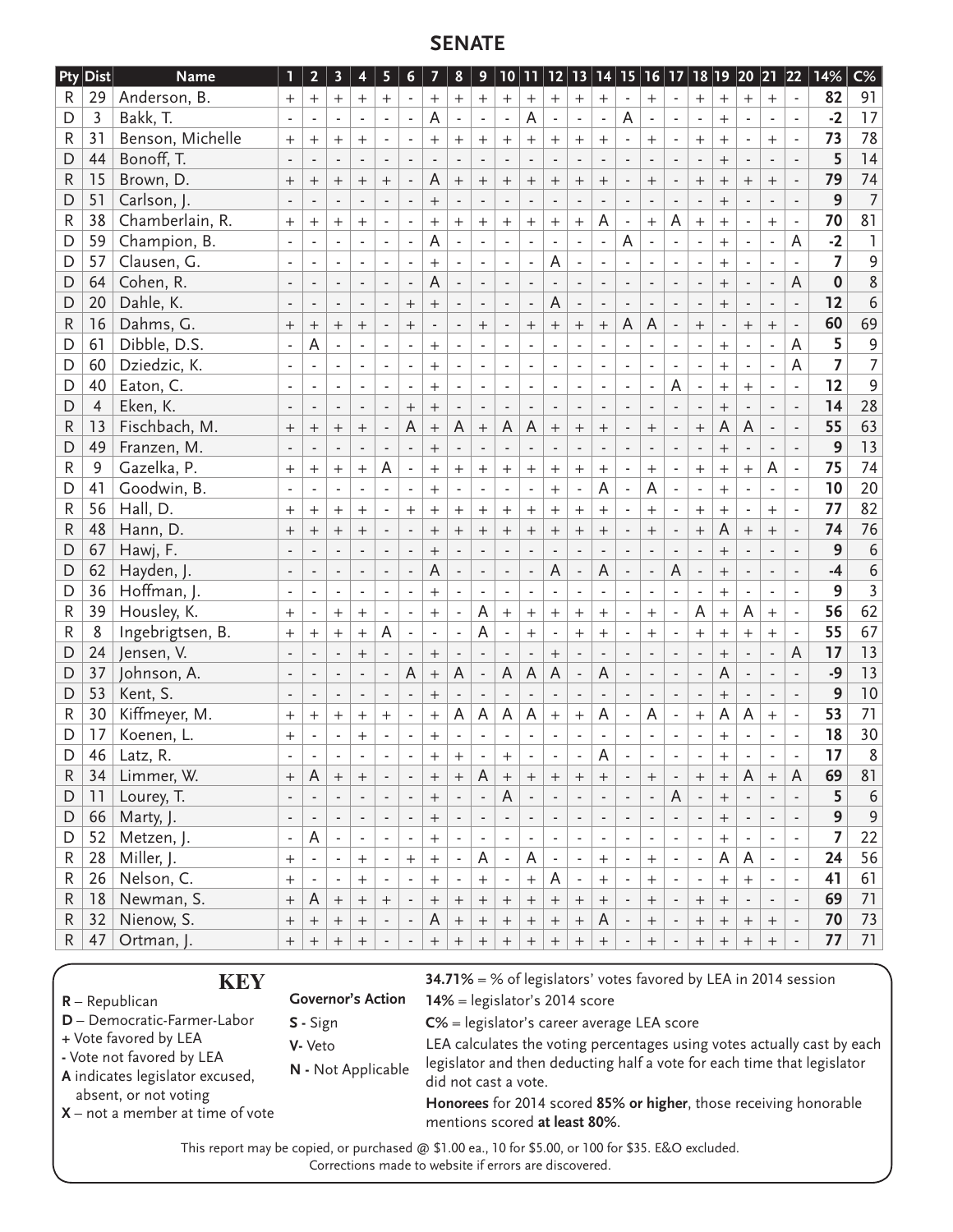# **SENATE**

|              | <b>Pty Dist</b> | <b>Name</b>    |                          | $\overline{2}$ | 3                        | 4                        | 5                        | $6 \overline{6}$         | $\overline{ }$ | $8\phantom{1}$           | 9                        | 10                           | 11                       |                          |                          |                          |                          | 12 13 14 15 16 17        |   | 18 19                    |                          | $ 20\rangle$             | 21                       | 22                       | $\overline{14\%}$ | $C\%$       |
|--------------|-----------------|----------------|--------------------------|----------------|--------------------------|--------------------------|--------------------------|--------------------------|----------------|--------------------------|--------------------------|------------------------------|--------------------------|--------------------------|--------------------------|--------------------------|--------------------------|--------------------------|---|--------------------------|--------------------------|--------------------------|--------------------------|--------------------------|-------------------|-------------|
| R.           | 33              | Osmek, D.      | $^{+}$                   |                | $+$                      | $+$                      |                          |                          | $+$            | $+$                      | $^{+}$                   | $^{+}$                       | $+$                      | $^{+}$                   | $^{+}$                   | $+$                      | $\overline{\phantom{a}}$ | $+$                      |   | $^{+}$                   | $^{+}$                   | $\overline{\phantom{a}}$ | $+$                      | $\overline{\phantom{a}}$ | 73                | 75          |
| D            | 65              | Pappas, S.     | $\overline{\phantom{a}}$ | A              |                          | $\overline{\phantom{a}}$ | $\blacksquare$           | ٠                        | $+$            |                          |                          | $\blacksquare$               | $\blacksquare$           | $\sim$                   | $\blacksquare$           | $\blacksquare$           | $\sim$                   | $\blacksquare$           | A |                          | $\overline{\phantom{a}}$ | $\overline{\phantom{a}}$ | $\overline{\phantom{a}}$ | A                        | $-2$              | $\sqrt{6}$  |
| R            | 14              | Pederson, J.   | $^{+}$                   | A              | $^{+}$                   | $^{+}$                   | A                        |                          | $^{+}$         |                          | $+$                      |                              | $\pm$                    | $\overline{+}$           | $^{+}$                   | $^{+}$                   |                          | $^{+}$                   |   | $\ddot{}$                | $^{+}$                   | $^{+}$                   | A                        | A                        | 63                | 65          |
| $\mathsf{R}$ | 35              | Petersen, B.   | $+$                      | $^+$           | $^{+}$                   | $^{+}$                   | $\overline{\phantom{a}}$ | $^{+}$                   | $^{+}$         | $+$                      | A                        | $^{+}$                       | $+$                      | $+$                      | $^{+}$                   | $^{+}$                   | $\overline{\phantom{a}}$ | $+$                      |   |                          | $+$                      | $^{+}$                   | $^{+}$                   | $\overline{\phantom{a}}$ | 74                | 78          |
| $\mathsf R$  | 55              | Pratt, E.      | $^{+}$                   | A              | $^{+}$                   | $^{+}$                   |                          |                          | $^{+}$         |                          | $^{+}$                   | $^{+}$                       | $^{+}$                   | $^{+}$                   | $^{+}$                   | $^{+}$                   |                          | $^{+}$                   |   | $^+$                     | $^{+}$                   | $^{+}$                   | $^{+}$                   |                          | 69                | 72          |
| D            |                 | Reinert, R.    | ٠                        | $^{+}$         |                          | $\overline{\phantom{a}}$ | $\overline{\phantom{a}}$ | $\overline{\phantom{a}}$ | $+$            |                          |                          |                              | $\overline{\phantom{a}}$ | $\overline{\phantom{a}}$ | $\overline{\phantom{a}}$ | $\overline{\phantom{a}}$ |                          | $\overline{\phantom{a}}$ |   |                          | $+$                      | $\overline{\phantom{a}}$ | $\mathsf A$              | $\overline{\phantom{a}}$ | 12                | $\,8\,$     |
| D            | 45              | Rest, A.       |                          |                |                          |                          |                          |                          | $+$            |                          | $+$                      |                              |                          | $\overline{\phantom{a}}$ |                          | $\overline{\phantom{a}}$ | $\overline{\phantom{a}}$ | A                        |   |                          | $\overline{+}$           |                          | $\overline{\phantom{a}}$ | $\overline{\phantom{a}}$ | 12                | 21          |
| $\mathsf R$  | 23              | Rosen, J.      | $^{+}$                   | A              | $+$                      | $+$                      |                          | $+$                      |                |                          | $+$                      |                              | $\overline{\phantom{a}}$ | $^{+}$                   | $+$                      | $+$                      |                          | $+$                      |   | $^{+}$                   | $+$                      | $+$                      | $\overline{\phantom{a}}$ | $\overline{\phantom{a}}$ | 55                | 49          |
| R            | 10 <sup>°</sup> | Ruud, C.       | $\overline{+}$           |                | $\pm$                    | $^{+}$                   | A                        |                          | $^{+}$         | $^{+}$                   | A                        | $^{+}$                       | $^{+}$                   | $\ddot{}$                | A                        | $^{+}$                   |                          | $+$                      |   | $+$                      | $+$                      | $^{+}$                   | A                        |                          | 69                | 67          |
| D            | 5               | Saxhaug, T.    | $\overline{\phantom{a}}$ |                | $\overline{\phantom{a}}$ | $\overline{\phantom{a}}$ | $\overline{\phantom{a}}$ | $\overline{\phantom{a}}$ | $\blacksquare$ | $\overline{\phantom{a}}$ | $\overline{\phantom{a}}$ | $\overline{\phantom{a}}$     | $\overline{\phantom{a}}$ | $\overline{\phantom{a}}$ | $\overline{\phantom{a}}$ | $\overline{\phantom{a}}$ | $\overline{\phantom{a}}$ | $\overline{\phantom{a}}$ |   | $\overline{\phantom{a}}$ | $^{+}$                   |                          | $\overline{\phantom{a}}$ |                          | 5                 | 14          |
| D            | 42              | Scalze, B.     | $\overline{\phantom{a}}$ | A              |                          |                          |                          |                          | $^{+}$         |                          |                          |                              | $\overline{\phantom{a}}$ | $\overline{\phantom{a}}$ |                          |                          | $\overline{\phantom{a}}$ |                          |   |                          | $^{+}$                   |                          | $\overline{\phantom{a}}$ |                          | $\overline{7}$    | 12          |
| D            | 21              | Schmit, M.     | $\overline{\phantom{m}}$ |                | $\overline{\phantom{a}}$ |                          |                          |                          | $^{+}$         | $+$                      |                          | $^{+}$                       | $\overline{\phantom{a}}$ | $\overline{\phantom{a}}$ | A                        |                          | A                        |                          |   |                          | $^{+}$                   |                          |                          |                          | 15                | 11          |
| R            | 25              | Senjem, D.     | $^{+}$                   |                | $\overline{\phantom{a}}$ | $^{+}$                   |                          |                          | $^{+}$         |                          | $^{+}$                   |                              | $^{+}$                   |                          | $^{+}$                   | $^{+}$                   | $\overline{\phantom{a}}$ | $^{+}$                   |   | $^{+}$                   |                          |                          | $^{+}$                   |                          | 45                | 57          |
| D            | 19              | Sheran, K.     |                          |                | $\overline{\phantom{a}}$ | ٠                        |                          |                          | $+$            |                          |                          |                              |                          | ٠                        |                          |                          |                          |                          | A |                          | $^{+}$                   |                          |                          |                          | $\overline{7}$    | $\mathsf 9$ |
| D            | 54              | Sieben, K.     |                          |                | $\overline{\phantom{a}}$ |                          |                          |                          | $^{+}$         |                          |                          |                              |                          | $\overline{\phantom{a}}$ |                          |                          |                          |                          |   |                          | $^{+}$                   |                          | ٠                        |                          | 9                 | 10          |
| D            | $\overline{2}$  | Skoe, R.       | $\blacksquare$           |                | $\overline{\phantom{a}}$ | $\blacksquare$           | $\overline{A}$           |                          | $^{+}$         |                          |                          | $\qquad \qquad \blacksquare$ | $\overline{\phantom{m}}$ | $\overline{\phantom{a}}$ | $\blacksquare$           |                          |                          |                          |   | A                        | $^{+}$                   |                          |                          |                          | 5                 | 22          |
| D            | 27              | Sparks, D.     | $^{+}$                   |                | $\overline{\phantom{a}}$ | $^{+}$                   | $\overline{\phantom{a}}$ | $^+$                     | $^{+}$         |                          |                          | $\overline{\phantom{a}}$     | $\overline{\phantom{a}}$ | $\overline{\phantom{a}}$ |                          | $\overline{\phantom{a}}$ | A                        |                          |   |                          | $\overline{\phantom{0}}$ | $\overline{\phantom{a}}$ | $\overline{\phantom{a}}$ | A                        | 15                | 21          |
| D            |                 | Stumpf, L.     | $+$                      | A              | $\overline{\phantom{a}}$ | A                        | $\overline{\phantom{a}}$ | $+$                      | A              | $\overline{\phantom{a}}$ | $\overline{\phantom{a}}$ | $\overline{\phantom{a}}$     | $\overline{\phantom{a}}$ | $\overline{\phantom{a}}$ | A                        | $\overline{\phantom{a}}$ | A                        |                          | A | ٠                        | A                        | $\overline{\phantom{a}}$ | $\overline{\phantom{a}}$ | $\overline{\phantom{a}}$ | $-3$              | 25          |
| R            | 58              | Thompson, D.   | $^{+}$                   | $\pm$          | $\pm$                    | $^{+}$                   |                          | $\overline{\phantom{a}}$ | $^+$           | $+$                      | $\overline{+}$           | $\pm$                        | $\pm$                    | $\mathrm{+}$             | $^{+}$                   | $\pm$                    |                          | $^{+}$                   |   | $\pm$                    | $^{+}$                   | ٠                        | $\overline{+}$           | A                        | 74                | 84          |
| D            | 6               | Tomassoni, D.  | $\overline{\phantom{a}}$ | A              |                          |                          |                          | $\overline{\phantom{a}}$ | $^{+}$         |                          |                          |                              |                          |                          | A                        |                          |                          |                          |   |                          |                          |                          |                          |                          | 0                 | 14          |
| D            | 63              | Torres Ray, P. |                          |                |                          |                          |                          |                          | $^{+}$         |                          | A                        |                              |                          | A                        |                          | A                        |                          |                          |   |                          | $^+$                     |                          |                          |                          | 4                 | 5           |
| R            | 22              | Weber, B.      | $^{+}$                   | $^{+}$         | $^{+}$                   | $^{+}$                   | $\overline{\phantom{a}}$ | $^{+}$                   | $+$            |                          | $+$                      |                              | $^{+}$                   | $+$                      | $^{+}$                   | $^{+}$                   |                          | $+$                      |   | $^{+}$                   | $^{+}$                   |                          | $\overline{\phantom{a}}$ | $\overline{\phantom{a}}$ | 64                | 63          |
| R            | 12              | Westrom, T.    | $^{+}$                   | $\mathrm{+}$   | $\overline{\phantom{a}}$ | $^{+}$                   |                          | $^{+}$                   | $^{+}$         |                          | $^{+}$                   | $\overline{\phantom{a}}$     | $^{+}$                   | $^{+}$                   | A                        | A                        | A                        | A                        | A | $^{+}$                   | $^{+}$                   | $^{+}$                   | $^{+}$                   | $\overline{\phantom{a}}$ | 59                | 66          |
| D            | 43              | Wiger, C.      |                          |                | $\overline{\phantom{a}}$ |                          |                          |                          | $^{+}$         |                          |                          |                              | $\overline{\phantom{a}}$ | $\overline{\phantom{a}}$ |                          |                          |                          |                          | A |                          | $^{+}$                   | $\overline{\phantom{a}}$ | $\overline{\phantom{a}}$ |                          | $\overline{7}$    | 15          |
| D            | 50              | Wiklund, M.    | $\overline{\phantom{a}}$ |                |                          |                          |                          |                          | $^{+}$         |                          |                          |                              |                          |                          |                          |                          |                          |                          |   |                          | $^+$                     |                          |                          |                          | 9                 | 8           |

# **HOUSE**

| Pty            | <b>Dist</b> | <b>Name</b>  |                          | 2                        |                          |                          |                          | 6                        |              | 8                        |                          | 10                       |                          | 12 <sub>2</sub>          | 13                       | 14                       | 15                       | <b>16</b>                | 17                       | 18                       |                | 19 20  | 21                       | 22                       | 14%            | $\overline{C\%}$ |
|----------------|-------------|--------------|--------------------------|--------------------------|--------------------------|--------------------------|--------------------------|--------------------------|--------------|--------------------------|--------------------------|--------------------------|--------------------------|--------------------------|--------------------------|--------------------------|--------------------------|--------------------------|--------------------------|--------------------------|----------------|--------|--------------------------|--------------------------|----------------|------------------|
| R              | 35A         | Abeler, J.   | $^{+}$                   | $+$                      |                          | $+$                      | $\overline{\phantom{a}}$ | A                        | A            | $\overline{\phantom{a}}$ | A                        | $^{+}$                   | $^{+}$                   | $\overline{\phantom{a}}$ | A                        | $+$                      | A                        | $\overline{\phantom{a}}$ | $\overline{\phantom{a}}$ | $\overline{\phantom{a}}$ | A              | A      | $\overline{\phantom{a}}$ | A                        | 25             | 45               |
| R              | 55B         | Albright, T. | $+$                      | $^{+}$                   | $+$                      | $+$                      | $+$                      |                          | A            | $+$                      | $^{+}$                   | $+$                      | $+$                      | $+$                      | A                        | $+$                      | $^{+}$                   | $+$                      |                          |                          | $+$            |        | $+$                      | $+$                      | 75             | 79               |
| D              | 62B         | Allen, S.    | $\blacksquare$           |                          |                          |                          |                          |                          | $^{+}$       |                          |                          | $\blacksquare$           |                          |                          |                          |                          |                          | A                        | $\overline{\phantom{a}}$ | $\sim$                   | $^{+}$         |        |                          |                          | $\overline{7}$ | 9                |
| $\mathsf{R}$   | 9A          | Anderson, M. | $+$                      | $^{+}$                   | $^{+}$                   | $+$                      | $+$                      | A                        | $\mathsf{A}$ | A                        | $^{+}$                   | A                        | A                        | $^{+}$                   | A                        | A                        | $+$                      | $+$                      | A                        | $\overline{\phantom{a}}$ | $^{+}$         | $+$    | $^{+}$                   | A                        | 72             | 76               |
| $\overline{R}$ | 12B         | Anderson, P. | $^{+}$                   | $^{+}$                   | $\overline{\phantom{a}}$ | $^{+}$                   | $+$                      | $^{+}$                   | $^{+}$       | $\overline{\phantom{a}}$ | $^{+}$                   | $^{+}$                   | $+$                      | $^{+}$                   | $^{+}$                   | $^{+}$                   |                          | $^{+}$                   | $\overline{\phantom{a}}$ | $\overline{\phantom{a}}$ | $^{+}$         | $^{+}$ | $\ddot{}$                | $\overline{\phantom{a}}$ | 73             | 65               |
| $\mathsf{R}$   | 44A         | Anderson, S. | $^{+}$                   | $^{+}$                   | $\overline{\phantom{a}}$ | $+$                      | $^{+}$                   | $\overline{\phantom{a}}$ | $+$          | $^{+}$                   | $^{+}$                   | $^{+}$                   | $^{+}$                   | $^{+}$                   | $\overline{\phantom{a}}$ | $^{+}$                   |                          | $^{+}$                   | $+$                      | $+$                      | $^{+}$         | $^{+}$ | $^{+}$                   | $\overline{\phantom{a}}$ | 77             | $70\,$           |
| D              | 5B          | Anzelc, T.   |                          |                          |                          |                          |                          |                          | $\pm$        |                          |                          |                          |                          |                          |                          |                          |                          |                          |                          |                          | $^{+}$         |        |                          |                          | 9              | 12               |
| D              | 52B         | Atkins, J.   | A                        |                          |                          | $\overline{\phantom{a}}$ |                          |                          | $^{+}$       |                          |                          | $\overline{\phantom{a}}$ |                          | $\overline{\phantom{a}}$ | $\overline{\phantom{a}}$ | $\overline{\phantom{a}}$ |                          | $\overline{\phantom{a}}$ | ٠                        | $\overline{\phantom{a}}$ | $^{+}$         |        |                          |                          | $\overline{z}$ | $9\,$            |
| R              | 32B         | Barrett, B.  | $^{+}$                   | $+$                      | ٠                        | $^{+}$                   | $+$                      |                          | $^{+}$       | $^{+}$                   | $\hspace{0.1mm} +$       | $^{+}$                   | $^{+}$                   | $\overline{+}$           |                          | $+$                      |                          | $^{+}$                   |                          |                          | $^{+}$         |        | $^{+}$                   |                          | 68             | 72               |
| R              | 55A         | Beard, M.    | $+$                      | $^{+}$                   | $+$                      | $^{+}$                   |                          | A                        | $^{+}$       | $^{+}$                   | $+$                      | $+$                      | $\overline{\phantom{a}}$ | $+$                      |                          | $+$                      |                          | $^{+}$                   | A                        | $\overline{\phantom{a}}$ | $+$            |        | $+$                      |                          | 60             | 66               |
| D              | 44B         | Benson, J.   | $\blacksquare$           |                          | $\overline{\phantom{a}}$ | $\overline{\phantom{a}}$ | $\overline{\phantom{a}}$ | $\overline{\phantom{a}}$ | $+$          | $\overline{\phantom{a}}$ | $\overline{\phantom{a}}$ | $\overline{\phantom{a}}$ | $\overline{\phantom{a}}$ | $\overline{\phantom{a}}$ | $\overline{\phantom{a}}$ | $\overline{\phantom{a}}$ | $\sim$                   | $\overline{\phantom{a}}$ | $\overline{\phantom{a}}$ | $\overline{\phantom{a}}$ | $+$            |        |                          |                          | 9              | 5                |
| $\mathsf{R}$   | 26B         | Benson, Mike | $\! +$                   | $^{+}$                   | $^{+}$                   | $^{+}$                   | $^{+}$                   | $^{+}$                   | $^{+}$       | $^{+}$                   | $^{+}$                   | $\mathrm{+}$             | $^{+}$                   | $^{+}$                   | $^{+}$                   | $+$                      | $+$                      | $^{+}$                   | $^{+}$                   | $\overline{\phantom{a}}$ | $^{+}$         | $^{+}$ | $\ddot{}$                | $\overline{\phantom{a}}$ | 91             | 82               |
| D              | 41A         | Bernardy, C. | $\overline{\phantom{a}}$ | $\overline{\phantom{a}}$ |                          | $\overline{\phantom{a}}$ |                          | ٠                        | $^{+}$       |                          | $\overline{\phantom{a}}$ | $\overline{\phantom{a}}$ | $\overline{\phantom{a}}$ | $\overline{\phantom{a}}$ | $\overline{\phantom{a}}$ |                          |                          |                          | $\overline{\phantom{a}}$ | $\overline{\phantom{a}}$ | $^{+}$         |        |                          |                          | 9              | 25               |
| D              | 20B         | Bly, D.      | $\overline{\phantom{a}}$ |                          |                          |                          |                          |                          | $^{+}$       |                          |                          |                          |                          |                          |                          |                          |                          |                          |                          |                          | $^{+}$         |        |                          |                          | 9              | $\overline{4}$   |
| D              | 19B         | Brynaert, K. | $\overline{\phantom{a}}$ |                          | $\overline{\phantom{a}}$ | $\overline{\phantom{a}}$ |                          |                          | $^{+}$       |                          | $\overline{\phantom{a}}$ | $\overline{\phantom{a}}$ |                          | $\overline{\phantom{a}}$ | $\overline{\phantom{a}}$ | ٠                        |                          |                          | ٠                        | $\overline{\phantom{a}}$ | $+$            |        | A                        |                          | $\overline{z}$ | 5                |
| D              | 45A         | Carlson, L.  |                          |                          | $\overline{\phantom{a}}$ |                          |                          |                          | $+$          |                          | $\overline{\phantom{a}}$ | $\overline{\phantom{a}}$ |                          |                          |                          |                          |                          | $\overline{\phantom{a}}$ |                          |                          | $+$            |        |                          |                          | 9              | 18               |
| D              | 62A         | Clark, K.    | $\blacksquare$           |                          |                          | $\overline{\phantom{a}}$ |                          | A                        | $^{+}$       | $\overline{\phantom{a}}$ | $\overline{\phantom{a}}$ | $\overline{\phantom{a}}$ |                          | $\overline{\phantom{a}}$ |                          |                          |                          | $\overline{\phantom{a}}$ | $\overline{\phantom{a}}$ | $\overline{\phantom{a}}$ | $^{+}$         |        |                          |                          | $\overline{7}$ | 13               |
| R              | 23B         | Cornish, T.  | $^{+}$                   | $^{+}$                   | $\overline{\phantom{a}}$ | $^{+}$                   | $\overline{\phantom{a}}$ | $\overline{\phantom{a}}$ | $+$          | $\overline{\phantom{a}}$ | $\overline{\phantom{a}}$ | $\overline{\phantom{a}}$ | $\overline{\phantom{a}}$ | $\overline{\phantom{a}}$ | $\overline{\phantom{a}}$ | $^{+}$                   | $\overline{\phantom{a}}$ | $^{+}$                   | $\overline{\phantom{a}}$ | $\overline{\phantom{a}}$ | $\! +$         |        | $^{+}$                   | $\overline{\phantom{a}}$ | 36             | 56               |
| $\overline{R}$ | 31A         | Daudt, K.    | $+$                      | $^{+}$                   | $^{+}$                   | $^{+}$                   | $^{+}$                   | ٠                        | $^{+}$       | $^{+}$                   | $^{+}$                   | $^{+}$                   | $^{+}$                   | $^{+}$                   | $\overline{\phantom{a}}$ | $^{+}$                   | $+$                      | $^{+}$                   | $^{+}$                   | $\overline{\phantom{a}}$ | $^{+}$         |        | $^{+}$                   | $^{+}$                   | 82             | 82               |
| $\mathsf{R}$   | 28B         | Davids, G.   | $^{+}$                   | $\pm$                    |                          | $+$                      | $^{+}$                   | $+$                      | $^{+}$       |                          | $+$                      | $\overline{\phantom{a}}$ | $\overline{\phantom{a}}$ | $\pm$                    | ٠                        | $^{+}$                   | $+$                      |                          | $\overline{\phantom{a}}$ | $\overline{\phantom{a}}$ | $^{+}$         | $^{+}$ | $\pm$                    |                          | 59             | 68               |
| D              | 63A         | Davnie, J.   |                          |                          |                          |                          |                          |                          | $^{+}$       | $\overline{\phantom{a}}$ |                          | $\overline{\phantom{a}}$ |                          |                          |                          |                          |                          |                          |                          |                          | $\overline{+}$ |        |                          |                          | 9              | 10 <sup>°</sup>  |
| $\mathsf{R}$   | 38B         | Dean, M.     | $^{+}$                   | $^{+}$                   |                          | $^{+}$                   | $+$                      | $^{+}$                   | $^{+}$       | $^{+}$                   |                          | $^{+}$                   | $^{+}$                   | $^{+}$                   | $^{+}$                   | $^{+}$                   |                          | $^{+}$                   | $^{+}$                   |                          | $^{+}$         | $^{+}$ | $^{+}$                   | $^{+}$                   | 82             | 78               |
| D              | 59B         | Dehn, R.     | $\overline{\phantom{a}}$ | $\overline{\phantom{a}}$ | $\overline{\phantom{a}}$ | $\overline{\phantom{a}}$ |                          | $\overline{\phantom{a}}$ | $^{+}$       | $\overline{\phantom{a}}$ | $\overline{\phantom{a}}$ | $\overline{\phantom{a}}$ | $\overline{\phantom{a}}$ | $\overline{\phantom{a}}$ | $\overline{\phantom{a}}$ | $\overline{\phantom{a}}$ |                          | $\overline{\phantom{a}}$ | $\overline{\phantom{a}}$ |                          | $^{+}$         |        |                          |                          | $\overline{9}$ | $\overline{7}$   |
| R              | 39A         | Dettmer, B.  | $+$                      | $^{+}$                   | $\overline{\phantom{a}}$ | $^{+}$                   | $^{+}$                   | $^{+}$                   | $^{+}$       | $^{+}$                   | $^{+}$                   | $^{+}$                   | $^{+}$                   | $^{+}$                   | $\pm$                    | $^{+}$                   |                          | $^{+}$                   | $+$                      | $\overline{\phantom{a}}$ | $^{+}$         | $^{+}$ | $^{+}$                   | $+$                      | 86             | 79               |
| D              | 3A          | Dill, D.     | $^{+}$                   | $^{+}$                   |                          |                          |                          |                          | $^{+}$       |                          |                          |                          |                          |                          |                          |                          |                          |                          |                          |                          | $^{+}$         |        |                          |                          | 18             | 22               |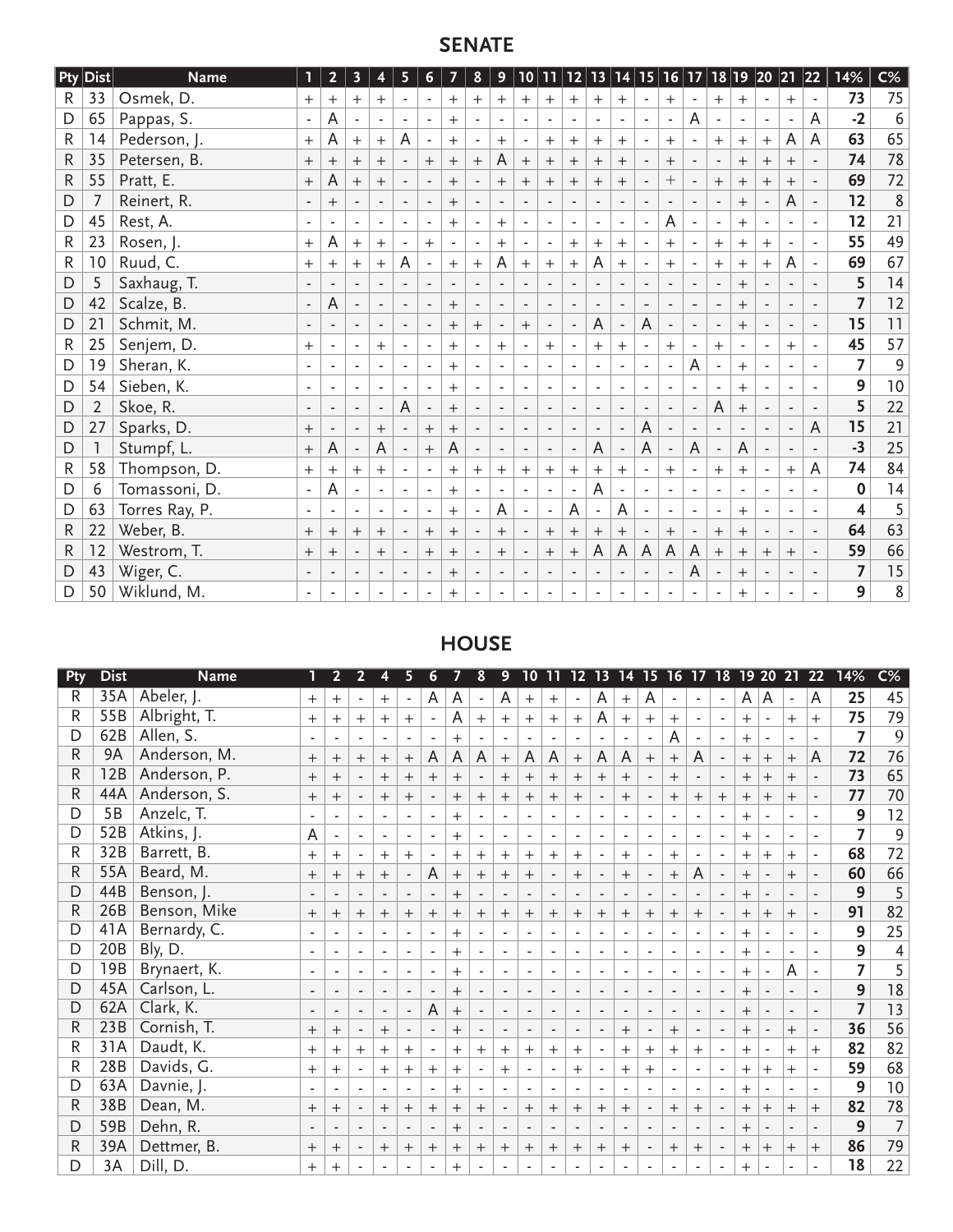# **HOUSE**

| Pty                     | <b>Dist</b>     | <b>Name</b>     | 1                            | 2 <sub>2</sub>                   | 3                        | $\overline{\mathbf{4}}$  | 5                        | 6                                | 7                | 8                        | 9                        |                          |                          |                          |                          |                          |                          |                                  |                             |                          |                                  |                          |                  | 10   11   12   13   14   15   16   17   18   19  20  21  22 | 14%              | $C\%$            |
|-------------------------|-----------------|-----------------|------------------------------|----------------------------------|--------------------------|--------------------------|--------------------------|----------------------------------|------------------|--------------------------|--------------------------|--------------------------|--------------------------|--------------------------|--------------------------|--------------------------|--------------------------|----------------------------------|-----------------------------|--------------------------|----------------------------------|--------------------------|------------------|-------------------------------------------------------------|------------------|------------------|
| D                       | 14B             | Dorholt, Z.     |                              | $\blacksquare$                   |                          | $\overline{\phantom{a}}$ | $\overline{\phantom{a}}$ | $\overline{\phantom{a}}$         | $\! +$           | $\overline{\phantom{a}}$ |                          |                          |                          | $\overline{\phantom{a}}$ | $\overline{\phantom{a}}$ | $\overline{\phantom{a}}$ | $\overline{\phantom{a}}$ |                                  |                             |                          | $^{+}$                           |                          |                  |                                                             | 9                | 7                |
| R                       | 21B             | Drazkowski, S.  | $^{+}$                       | $^{+}$                           | $^{+}$                   | $^{+}$                   | $^{+}$                   | $^{+}$                           | $^{+}$           | $\mathrm{+}$             | $^+$                     | $^{+}$                   | $^{+}$                   | $^{+}$                   | $^{+}$                   | $^{+}$                   | $^{+}$                   | $^{+}$                           | $^{+}$                      |                          | $^{+}$                           | $^{+}$                   | $^{+}$           |                                                             | 95               | 91               |
| D                       | 49A             | Erhardt, R.     |                              |                                  |                          |                          |                          | $\overline{a}$                   | $^{+}$           |                          |                          | $\overline{a}$           |                          |                          |                          | L.                       | $\overline{\phantom{a}}$ | $\overline{a}$                   | $\overline{\phantom{a}}$    |                          | $^{+}$                           |                          |                  |                                                             | 9                | 43               |
| D                       | 2A              | Erickson, R.    |                              |                                  |                          |                          |                          |                                  | $^{+}$           |                          |                          |                          |                          |                          |                          |                          | $\blacksquare$           |                                  |                             |                          | $^{+}$                           |                          |                  |                                                             | 9                | $\overline{7}$   |
| R                       | 15A             | Erickson, S.    | $\ddot{}$                    | $\overline{+}$                   | $^{+}$                   | $^{+}$                   | $^{+}$                   | $\blacksquare$                   | $^{+}$           | $+$                      | $\hspace{0.1mm} +$       | $^{+}$                   | $^{+}$                   | $^{+}$                   | $^{+}$                   | $^{+}$                   | $+$                      | $^{+}$                           | $^+$                        | $\overline{\phantom{a}}$ | $^+$                             | $\overline{+}$           | $\,{}^+$         | A                                                           | 88               | 78               |
| R                       | 1A              | Fabian, D.      | $+$                          | $+$                              | $\blacksquare$           | $+$                      | $^{+}$                   | $+$                              | $+$              | $\overline{\phantom{a}}$ | $+$                      | $+$                      | $+$                      | $+$                      |                          | $+$                      | $\blacksquare$           | $+$                              | $\overline{\phantom{a}}$    | $\overline{\phantom{a}}$ | $^{+}$                           | $\overline{+}$           | $\ddot{}$        | $\pm$                                                       | 73               | 74               |
| $\mathsf{D}$            | 17A             | Falk, A.        |                              |                                  | $\overline{\phantom{a}}$ | ÷,                       |                          | ÷,                               | $+$              | ÷,                       |                          |                          |                          |                          |                          | ÷,                       | $\overline{\phantom{a}}$ | ÷,                               | $\overline{\phantom{a}}$    |                          | $^{+}$                           |                          |                  | A                                                           | $\overline{7}$   | $\overline{12}$  |
| D                       | 11B             | Faust, T.       |                              |                                  |                          |                          |                          |                                  | $+$              |                          |                          |                          |                          |                          |                          |                          |                          |                                  |                             |                          | $^{+}$                           |                          |                  |                                                             | 9                | $\,$ 8           |
| D                       | 43A             | Fischer, P.     |                              |                                  |                          |                          |                          |                                  | $^{+}$           |                          |                          |                          |                          |                          |                          |                          |                          |                                  |                             |                          | $^{+}$                           |                          |                  |                                                             | 9                | $\overline{7}$   |
| R                       | 30B             | FitzSimmons, D. | $+$                          | Α                                | A                        | A                        | A                        | A                                | A                | $^{+}$                   | $^{+}$                   | $^{+}$                   | $+$                      | $^{+}$                   | Α                        | Α                        | $^{+}$                   | A                                | A                           | $\blacksquare$           | $\ddot{}$                        |                          | Α                | A                                                           | 53               | 66               |
| R                       | <b>8B</b>       | Franson, M.     |                              | $^{+}$                           |                          | $+$                      | $+$                      | $^{+}$                           | $+$              | $\overline{\phantom{a}}$ | A                        | $^{+}$                   |                          | $+$                      | ÷,                       | $+$                      | $\overline{\phantom{a}}$ | $+$                              |                             | $\blacksquare$           |                                  | A                        | $\pm$            | A                                                           | 62               | 76               |
| D                       | 45B             |                 | $+$                          |                                  |                          |                          |                          |                                  | A                |                          |                          |                          | $\! + \!$                |                          |                          |                          |                          |                                  |                             |                          | $\ddot{}$                        |                          |                  |                                                             | 0                | $\mathbf 0$      |
|                         |                 | Freiberg, M.    |                              | $\blacksquare$                   | $\blacksquare$           | $\blacksquare$           | ä,                       | $\overline{\phantom{a}}$<br>A    |                  | $\blacksquare$           | $\blacksquare$           | $\overline{\phantom{a}}$ | $\blacksquare$           | $\blacksquare$           | Α                        | $\blacksquare$           |                          |                                  | $\overline{\phantom{a}}$    | $\blacksquare$           | $^{+}$                           |                          |                  |                                                             |                  | 14               |
| D                       | 24B             | Fritz, P.       |                              |                                  |                          | ÷,                       | ÷,                       |                                  | $\ddot{}$        | $\overline{\phantom{a}}$ |                          |                          |                          |                          |                          |                          |                          |                                  |                             |                          | $^{+}$                           |                          |                  |                                                             | 7                |                  |
| R                       | 58B             | Garofalo, P.    | $+$                          | A                                | $^{+}$                   | $+$                      | $^{+}$                   | $\overline{\phantom{a}}$         | A                | $+$                      | $^{+}$                   | $^{+}$                   | $^{+}$                   | $^{+}$                   | A                        | $^{+}$                   | $+$                      | $^{+}$                           | $^{+}$                      |                          | $^{+}$                           |                          | $^{+}$           | A                                                           | 74               | 64               |
| R                       | 2B              | Green, S.       | $\! +$                       | $^{+}$                           | $\overline{\phantom{a}}$ | $^{+}$                   | $\ddot{}$                | $^{+}$                           | $^{+}$           | $^{+}$                   | $^{+}$                   | $^{+}$                   | $^{+}$                   | $^{+}$                   |                          | $^{+}$                   |                          | $^{+}$                           | $\overline{\phantom{a}}$    |                          | $^{+}$                           | $^{+}$                   | $^{+}$           |                                                             | 77               | 78               |
| R                       | 18B             | Gruenhagen, G.  | $+$                          | $+$                              | $^{+}$                   | $+$                      | $^{+}$                   | ä,                               | $+$              | $^{+}$                   | $^{+}$                   | $^{+}$                   | $+$                      | $+$                      |                          | $\ddot{}$                | $\overline{\phantom{a}}$ | $^{+}$                           | $\overline{\phantom{a}}$    | ÷,                       | $\overline{+}$                   | $\overline{+}$           | $^{+}$           |                                                             | 77               | 81               |
| R                       | 23A             | Gunther, B.     | $+$                          | $+$                              | $\blacksquare$           | $+$                      | $\blacksquare$           | $\blacksquare$                   | $+$              | $\overline{\phantom{a}}$ | $^{+}$                   | $\overline{\phantom{a}}$ | $\blacksquare$           | $^{+}$                   |                          | $+$                      | $\overline{\phantom{a}}$ | $^{+}$                           | $\overline{\phantom{a}}$    | $\overline{\phantom{a}}$ | $^{+}$                           | $^{+}$                   | $^{+}$           |                                                             | 50               | 61               |
| $\overline{\mathsf{R}}$ | 31B             | Hackbarth, T.   | $+$                          | $+$                              | $^{+}$                   | $+$                      | $^{+}$                   | $^{+}$                           | $^{+}$           | $^{+}$                   | $^{+}$                   | $^{+}$                   | $+$                      | $\boldsymbol{+}$         | $\overline{\phantom{a}}$ | $+$                      | $\! + \!\!\!\!$          | $^{+}$                           | $^{+}$                      | $\blacksquare$           | $\overline{\phantom{a}}$         | $\overline{+}$           | $\overline{+}$   |                                                             | 86               | 76               |
| D                       | 51B             | Halverson, L.   |                              |                                  |                          |                          |                          |                                  | $^{+}$           |                          |                          |                          |                          |                          |                          | $\frac{1}{2}$            | A                        | $\overline{a}$                   |                             |                          | A                                |                          |                  |                                                             | $\bf{0}$         | $\overline{7}$   |
| $\mathsf R$             | 22B             | Hamilton, R.    | $+$                          | $^{+}$                           | $\mathsf A$              | $^{+}$                   | $^{+}$                   | $^{+}$                           | $^{+}$           |                          | $^{+}$                   | ÷,                       |                          | $^{+}$                   |                          | $\qquad \qquad +$        | ÷,                       | $^{+}$                           | ÷,                          |                          | $^{+}$                           |                          | $^{+}$           |                                                             | 55               | 59               |
| D                       | 52A             | Hansen, R.      |                              |                                  |                          |                          |                          |                                  | $^{+}$           |                          |                          |                          |                          |                          |                          |                          |                          |                                  |                             |                          | $^{+}$                           |                          |                  |                                                             | 9                | $\boldsymbol{8}$ |
| D                       | 66A             | Hausman, A.     |                              |                                  |                          |                          |                          |                                  | $^{+}$           |                          |                          |                          |                          |                          |                          |                          |                          |                                  |                             |                          | $^{+}$                           |                          |                  |                                                             | 9                | $\overline{7}$   |
| R                       | 33A             | Hertaus, J.     | $^{+}$                       | $+$                              | $\pm$                    | $+$                      | $^{+}$                   | $\ddot{}$                        | $\boldsymbol{+}$ | $+$                      | $\ddot{}$                | $^{+}$                   | $+$                      | $+$                      | $^{+}$                   | $+$                      | $+$                      | $+$                              | $^{+}$                      |                          | $^{+}$                           |                          | $^{+}$           | $\pm$                                                       | 91               | 87               |
| D                       | 40B             | Hilstrom, D.    |                              | $\sim$                           | A                        | $\blacksquare$           | $\blacksquare$           | A                                | $\boldsymbol{+}$ | $\overline{\phantom{a}}$ |                          |                          |                          |                          |                          | $\overline{\phantom{a}}$ | $\blacksquare$           |                                  | $\overline{\phantom{a}}$    |                          | $^{+}$                           |                          |                  |                                                             | 5                | 12               |
| R                       | 58A             | Holberg, M.     | $^{+}$                       | $+$                              | A                        | $+$                      | A                        | A                                | $^{+}$           | $+$                      | A                        | $^{+}$                   | $^{+}$                   | $^{+}$                   | $\overline{\phantom{a}}$ | $^{+}$                   | $\overline{\phantom{a}}$ | A                                |                             |                          | $^{+}$                           | $\overline{A}$           | $^{+}$           | A                                                           | 57               | 85               |
| R                       | 47B             | Hoppe, J.       | $^{+}$                       | $^{+}$                           | $^{+}$                   | $^{+}$                   | $\ddot{}$                | A                                | $\mathsf A$      | $^{+}$                   | $^{+}$                   | $^{+}$                   | $^{+}$                   | $^{+}$                   | A                        | $^{+}$                   | $^{+}$                   | $^{+}$                           |                             |                          | $^{+}$                           |                          | $^{+}$           | A                                                           | 74               | 76               |
| D                       | 61A             | Hornstein, F.   |                              |                                  |                          |                          |                          |                                  | $^{+}$           |                          |                          |                          |                          |                          |                          |                          |                          |                                  |                             |                          | $^{+}$                           |                          | A                |                                                             | $\overline{7}$   | 6                |
| D                       | 36B             | Hortman, M.     | $\blacksquare$               | ä,                               | $\overline{\phantom{a}}$ | $\blacksquare$           | $\overline{\phantom{a}}$ | ä,                               | $+$              | $\blacksquare$           | ÷.                       | $\overline{\phantom{a}}$ | $\sim$                   | $\blacksquare$           | ÷,                       | $\blacksquare$           | $\sim$                   | $\overline{\phantom{a}}$         | $\blacksquare$              | $\blacksquare$           | $\ddot{}$                        |                          |                  |                                                             | 9                | 10               |
| R                       | 13A             | Howe, J.        | $^{+}$                       | $^{+}$                           | $+$                      | $+$                      | $\! + \!$                | $\ddot{}$                        | A                | $^{+}$                   | $^{+}$                   | $+$                      | $+$                      | $+$                      | A                        | $^{+}$                   | $\overline{\phantom{a}}$ | $^{+}$                           | $\blacksquare$              | $\blacksquare$           | $^{+}$                           | $\ddot{}$                | $\overline{+}$   | $\ddot{}$                                                   | 80               | $74$             |
| D                       | 7A              | Huntley, T.     |                              |                                  | $\overline{\phantom{a}}$ | ÷,                       | L.                       | L.                               | $+$              |                          |                          |                          | $\overline{\phantom{a}}$ |                          |                          |                          | $\sim$                   |                                  |                             |                          | $^{+}$                           |                          |                  |                                                             | 9                | $\overline{16}$  |
| D                       | 42B             | Isaacson, J.    |                              |                                  |                          |                          |                          |                                  | $^{+}$           |                          |                          |                          |                          |                          |                          |                          |                          | $\overline{a}$                   |                             |                          | $^{+}$                           |                          |                  |                                                             | 9                | $\overline{7}$   |
| R                       | 32A             | Johnson, B.     | $^{+}$                       | $^{+}$                           |                          | $^{+}$                   | $^{+}$                   | ÷                                | $\! + \!\!\!\!$  | $^{+}$                   | $^{+}$                   | $^{+}$                   | $\boldsymbol{+}$         | $^{+}$                   | $\blacksquare$           | $\! + \!$                | $\overline{\phantom{a}}$ | $^{+}$                           |                             |                          | $^{+}$                           | $\ddot{}$                | $^{+}$           | $\pm$                                                       | 73               | 74               |
| D                       | 19A             | Johnson, C.     |                              |                                  |                          |                          |                          |                                  |                  |                          |                          |                          |                          |                          |                          |                          |                          |                                  |                             |                          |                                  |                          |                  |                                                             | 9                | $\,$ 8 $\,$      |
| D                       | 67B             |                 |                              | $\overline{\phantom{a}}$         |                          |                          |                          | $\overline{a}$                   |                  |                          |                          |                          |                          |                          |                          | $\overline{\phantom{a}}$ | $\overline{\phantom{a}}$ |                                  | $\overline{\phantom{a}}$    | $\centerdot$             | $\! + \!$                        |                          |                  |                                                             | 9                | 9                |
| D                       |                 | Johnson, S.     |                              |                                  |                          |                          |                          |                                  | $^{+}$           |                          |                          |                          |                          |                          |                          | $\overline{\phantom{a}}$ |                          |                                  |                             |                          | $^{+}$                           |                          |                  |                                                             | 9                | 9                |
|                         | 60B             | Kahn, P.        |                              |                                  |                          |                          |                          |                                  | $^{+}$           |                          |                          |                          |                          |                          |                          |                          |                          |                                  |                             |                          | $^{+}$                           |                          |                  |                                                             |                  |                  |
| R                       | 21A             | Kelly, T.       | $^{+}$                       | $^{+}$                           | $\overline{\phantom{a}}$ | $^{+}$                   | $\,{}^+$                 | $\blacksquare$                   | $\mathrm{+}$     | $\, +$                   | $\hspace{0.1mm} +$       | $^{+}$                   | $\hspace{0.1mm} +$       | $\hspace{0.1mm} +$       | $\overline{\phantom{a}}$ | $^{+}$                   | $\overline{\phantom{a}}$ | $\, +$                           | $\overline{\phantom{a}}$    |                          | $^+$                             |                          | $^{+}$           |                                                             | 64               | 65               |
| R                       | 53B             | Kieffer, A.     |                              | A                                | $\qquad \qquad +$        | $\mathsf A$              | L,                       | ÷,                               | $\ddot{}$        | A                        | $\boldsymbol{+}$         | A                        | A                        | $\ddot{}$                | $\Box$                   | А                        | $\mathsf A$              | $\boldsymbol{+}$                 | A                           | $\blacksquare$           | A                                |                          | $^{+}$           |                                                             | 33               | 66               |
| R                       | 1B              | Kiel, D.        | $\boldsymbol{+}$             | $\boldsymbol{+}$                 | ÷.                       | $\boldsymbol{+}$         |                          | $\boldsymbol{+}$                 | $\boldsymbol{+}$ | $\overline{\phantom{a}}$ | $\! + \!\!\!\!$          | $^+$                     | $\boldsymbol{+}$         | $+$                      | $\Box$                   | $+$                      | $\overline{\phantom{a}}$ | $\boldsymbol{+}$                 | $\overline{\phantom{a}}$    | $\overline{\phantom{a}}$ | $^{+}$                           | $\left  + \right $       | $\pm$            |                                                             | 68               | 68               |
| R                       | 9B              | Kresha, R.      | $\! +$                       | $\qquad \qquad +$                | $\overline{\phantom{a}}$ | $\boldsymbol{+}$         | $\! + \!$                | $\blacksquare$                   | $^+$             | $\overline{\phantom{a}}$ | $\! + \!\!\!\!$          | $^{+}$                   | $\boldsymbol{+}$         | $\boldsymbol{+}$         | $\overline{\phantom{a}}$ | $\boldsymbol{+}$         | $\overline{\phantom{a}}$ |                                  | $\overline{\phantom{a}}$    | $\overline{\phantom{a}}$ | $\qquad \qquad +$                | $\left  + \right\rangle$ | $+$              |                                                             | 64               | $72$             |
| $\mathsf D$             | 41B             | Laine, C.       | ä,                           | $\blacksquare$                   | $\blacksquare$           | $\blacksquare$           | $\blacksquare$           | $\overline{\phantom{a}}$         | $\boldsymbol{+}$ | $\overline{\phantom{a}}$ | $\overline{\phantom{a}}$ | ÷,                       | $\overline{\phantom{a}}$ | $\overline{\phantom{a}}$ | $\blacksquare$           | ä,                       | $\blacksquare$           | $\overline{\phantom{a}}$         | $\mathcal{L}_{\mathcal{A}}$ | $\overline{\phantom{a}}$ | $^{+}$                           |                          |                  |                                                             | 9                | $\overline{2}$   |
| ${\sf R}$               | 47A             | Leidiger, E.    | $^{+}$                       | $\begin{array}{c} + \end{array}$ | $\boldsymbol{+}$         | $\boldsymbol{+}$         | $\boldsymbol{+}$         | $\begin{array}{c} + \end{array}$ | $\boldsymbol{+}$ | $\boldsymbol{+}$         | $^{+}$                   | $\qquad \qquad +$        | $\boldsymbol{+}$         | $\boldsymbol{+}$         | $\boldsymbol{+}$         | $\boldsymbol{+}$         | $\boldsymbol{+}$         | $\begin{array}{c} + \end{array}$ | $^{+}$                      | ä,                       | $\boldsymbol{+}$                 | $\left  + \right\rangle$ | $\pm$            | $\left  + \right\rangle$                                    | 95               | 84               |
| D                       | 50 <sub>B</sub> | Lenczewski, A.  |                              |                                  |                          |                          | ÷,                       | $\overline{\phantom{a}}$         | $\ddot{}$        | ÷,                       |                          | ÷,                       |                          |                          |                          |                          |                          | ä,                               | $\blacksquare$              | $\overline{\phantom{a}}$ | $\begin{array}{c} + \end{array}$ |                          |                  |                                                             | 9                | 32               |
| $\mathsf{D}$            | 66B             | Lesch, J.       | $\overline{\phantom{a}}$     | $\qquad \qquad +$                | $\frac{1}{2}$            | L,                       | $\overline{a}$           | L,                               | $\ddot{}$        | $\Box$                   | $\blacksquare$           | ÷,                       | $\overline{\phantom{a}}$ | $\overline{a}$           | $\frac{1}{2}$            | L,                       | $\blacksquare$           | $\overline{\phantom{a}}$         | $\overline{\phantom{a}}$    | $\overline{a}$           | $\boldsymbol{+}$                 |                          |                  |                                                             | 14               | 11               |
| D                       | 26A             | Liebling, T.    | $\qquad \qquad \blacksquare$ | $\overline{\phantom{a}}$         | $\blacksquare$           | L,                       | ÷,                       | ÷,                               | $\boldsymbol{+}$ | $\overline{\phantom{a}}$ | $\overline{\phantom{a}}$ | $\overline{\phantom{a}}$ | $\blacksquare$           | ÷,                       | $\overline{\phantom{a}}$ | $\overline{\phantom{a}}$ | $\overline{\phantom{a}}$ | $\overline{\phantom{a}}$         | $\overline{\phantom{a}}$    | $\overline{\phantom{a}}$ | $\boldsymbol{+}$                 |                          |                  |                                                             | $\boldsymbol{9}$ | $10$             |
| D                       | 4A              | Lien, B.        | $\overline{\phantom{a}}$     | $\overline{\phantom{a}}$         | $\overline{\phantom{a}}$ | ÷.                       | $\overline{\phantom{a}}$ | $\overline{\phantom{a}}$         | $\ddot{}$        | $\overline{\phantom{a}}$ | $\overline{\phantom{a}}$ | $\overline{\phantom{a}}$ | $\blacksquare$           | ÷,                       | $\overline{\phantom{a}}$ | $\overline{\phantom{a}}$ | $\overline{\phantom{a}}$ | $\overline{\phantom{a}}$         | $\overline{\phantom{a}}$    | $\blacksquare$           | $\ddot{}$                        |                          |                  |                                                             | 9                | $\overline{7}$   |
| D                       | 43B             | Lillie, L.      | $\blacksquare$               | $\overline{\phantom{a}}$         | $\blacksquare$           | $\blacksquare$           | $\overline{\phantom{a}}$ | $\overline{\phantom{a}}$         | $\boldsymbol{+}$ | $\overline{\phantom{a}}$ | $\overline{\phantom{a}}$ | $\overline{\phantom{a}}$ | $\overline{\phantom{a}}$ | $\overline{\phantom{a}}$ | $\overline{\phantom{a}}$ | $\blacksquare$           | $\overline{\phantom{a}}$ | $\overline{\phantom{a}}$         | $\overline{\phantom{a}}$    | ä,                       | $\boldsymbol{+}$                 |                          |                  |                                                             | $\overline{9}$   | $\overline{9}$   |
| D                       | 60A             | Loeffler, D.    | ÷,                           | $\mathcal{L}$                    | $\mathbf{r}$             | $\omega$                 | $\bar{\phantom{a}}$      | $\overline{\phantom{a}}$         | $\ddot{}$        | $\overline{\phantom{a}}$ | $\blacksquare$           | ä,                       | $\blacksquare$           | ÷,                       | $\blacksquare$           | $\overline{\phantom{a}}$ | ÷,                       | $\overline{\phantom{a}}$         | $\sim$                      | $\overline{\phantom{a}}$ | $+$                              |                          |                  |                                                             | 9                | $\overline{5}$   |
| R                       | 39B             | Lohmer, K.      | $+$                          | $\qquad \qquad +$                | A                        | $\ddot{}$                | $^{+}$                   | $\Box$                           | $\ddot{}$        | $\blacksquare$           | $^{+}$                   | $^{+}$                   | $\qquad \qquad +$        | $\boldsymbol{+}$         | $^{+}$                   | $\pm$                    | $\overline{\phantom{a}}$ | $^{+}$                           | $+$                         | $\blacksquare$           | $^{+}$                           | $^{+}$                   | $^{+}$           | $\left  + \right\rangle$                                    | 79               | 83               |
| R                       | 48B             | Loon, J.        | $\boldsymbol{+}$             | $\boldsymbol{+}$                 | $\boldsymbol{+}$         | $\boldsymbol{+}$         | $\qquad \qquad +$        | $\overline{\phantom{a}}$         | $\boldsymbol{+}$ | $\boldsymbol{+}$         | $\boldsymbol{+}$         | $^+$                     | $\boldsymbol{+}$         | $\boldsymbol{+}$         | $\boldsymbol{+}$         | $\boldsymbol{+}$         | $\overline{\phantom{a}}$ | $\boldsymbol{+}$                 | $\overline{\phantom{a}}$    | $\overline{\phantom{m}}$ | $+$                              | $\left  + \right\rangle$ | $\overline{+}$   | $\pm$                                                       | 82               | 69               |
| R                       | 57A             | Mack, T.        | $\! +$                       | $\qquad \qquad +$                | $\overline{\phantom{a}}$ | $\boldsymbol{+}$         | $\! + \!$                | A                                | $\mathsf A$      | $\boldsymbol{+}$         | $^{+}$                   | $^{+}$                   | $\boldsymbol{+}$         | $\boldsymbol{+}$         | A                        | $+$                      | $\overline{\phantom{a}}$ |                                  | $\overline{\phantom{a}}$    | $\overline{\phantom{a}}$ | $^{+}$                           |                          | $^{+}$           | A                                                           | 63               | 69               |
| $\mathsf{D}$            | 67A             | Mahoney, T.     | $\overline{\phantom{a}}$     | $\overline{\phantom{a}}$         | $\overline{\phantom{a}}$ | $\overline{\phantom{a}}$ | $\Box$                   | $\Box$                           |                  | $\overline{\phantom{a}}$ | $\overline{\phantom{a}}$ | ÷,                       | $\overline{\phantom{a}}$ | $\overline{\phantom{a}}$ | $\overline{\phantom{a}}$ | $\blacksquare$           | $\overline{\phantom{a}}$ | $\overline{\phantom{a}}$         | $\overline{\phantom{a}}$    | $\overline{\phantom{a}}$ | $\! +$                           |                          |                  |                                                             | 9                | 15               |
| D                       | 65B             | Mariani, C.     | ä,                           | $\overline{\phantom{a}}$         | $\blacksquare$           | A                        | $\omega$                 | $\bar{\phantom{a}}$              | $\boldsymbol{+}$ | ä,                       | $\sim$                   | ä,                       | $\overline{\phantom{a}}$ | $\overline{\phantom{a}}$ | $\blacksquare$           | ÷,                       | $\overline{\phantom{a}}$ | $\overline{\phantom{a}}$         | $\blacksquare$              | $\blacksquare$           | $\boldsymbol{+}$                 |                          |                  |                                                             | $\overline{z}$   | 6                |
| D                       | 04B             | Marquart, P.    | $\blacksquare$               | ä,                               | $\mathbf{r}$             | ÷,                       | L.                       | ÷,                               | $\boldsymbol{+}$ | $\overline{\phantom{a}}$ | $\bar{\phantom{a}}$      | ÷,                       | $\blacksquare$           | ä,                       | $\mathbf{r}$             | ÷,                       | ÷,                       | ÷,                               | $\blacksquare$              | ÷,                       | $+$                              | $\left  + \right\rangle$ |                  |                                                             | 14               | 32               |
| D                       | 51A             | Masin, S.       |                              | $\overline{\phantom{a}}$         |                          | $\overline{a}$           |                          | $\overline{\phantom{a}}$         | $\ddot{}$        | $\overline{\phantom{a}}$ | $\blacksquare$           | $\overline{\phantom{a}}$ | $\frac{1}{2}$            |                          |                          | $\overline{\phantom{a}}$ | $\overline{\phantom{a}}$ | $\overline{\phantom{a}}$         |                             | ÷,                       | $\pm$                            |                          |                  |                                                             | 9                | $7\overline{ }$  |
| R                       | 29A             | McDonald, J.    |                              |                                  | A                        | $\boldsymbol{+}$         |                          |                                  | A                |                          |                          |                          |                          |                          | A                        |                          |                          | A                                |                             |                          |                                  |                          |                  | A                                                           | 71               | 74               |
| D                       | 12A             | McNamar, J.     | $\! + \!\!\!\!$              | $\boldsymbol{+}$                 |                          |                          | $\boldsymbol{+}$         | $\blacksquare$                   |                  | $\boldsymbol{+}$         | $\! +$                   | $\boldsymbol{+}$         | $\boldsymbol{+}$         | $\boldsymbol{+}$         |                          | $\boldsymbol{+}$         | $\overline{\phantom{a}}$ |                                  | $\boldsymbol{+}$            | $\overline{\phantom{a}}$ | $\qquad \qquad +$                | $\pm$                    | $\boldsymbol{+}$ |                                                             | $\overline{9}$   | 13               |
|                         |                 |                 |                              |                                  |                          | $\blacksquare$           |                          |                                  | $\boldsymbol{+}$ |                          |                          |                          |                          |                          |                          |                          |                          |                                  |                             |                          | $\boldsymbol{+}$                 |                          |                  |                                                             |                  |                  |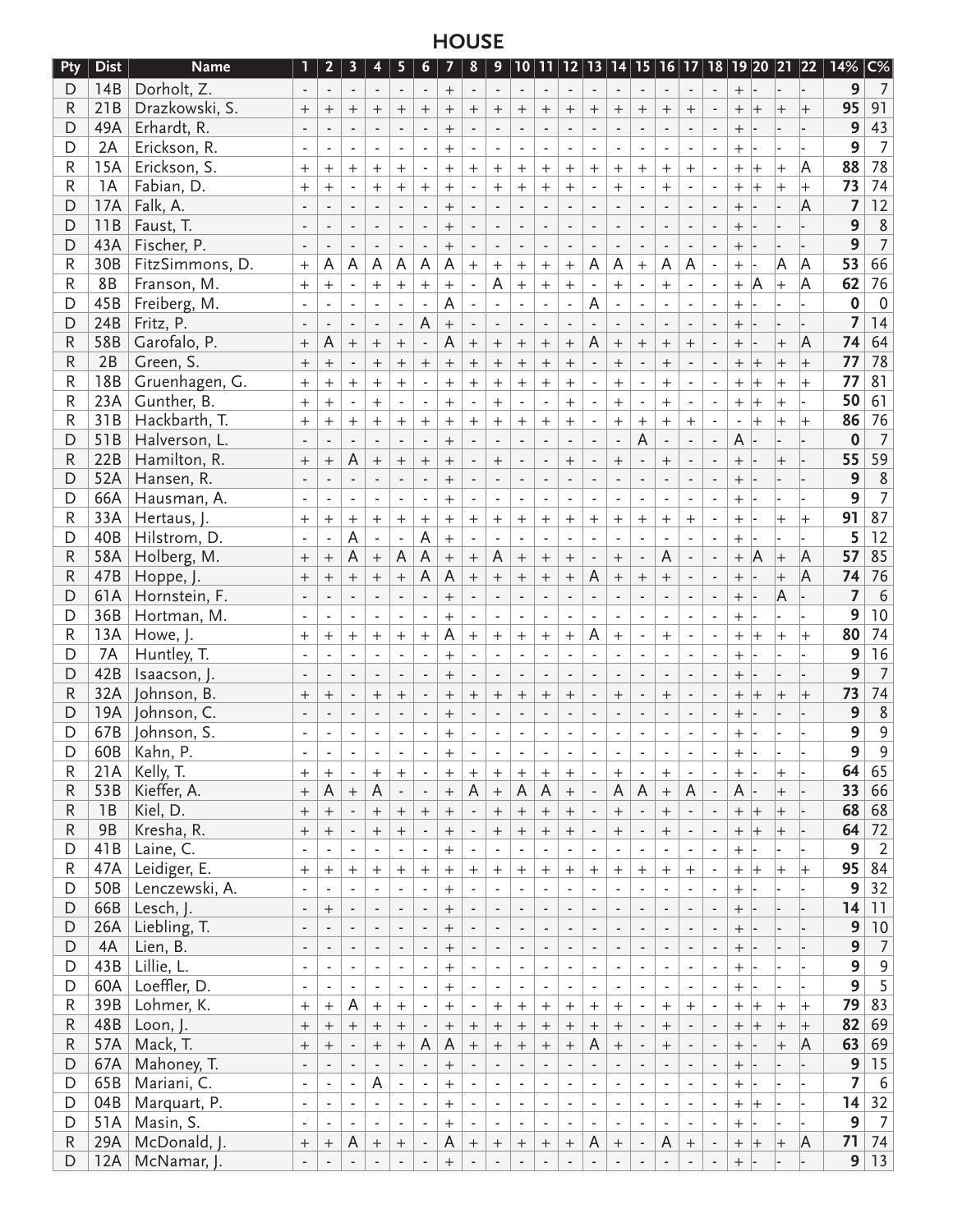# **HOUSE**

| Pty          | <b>Dist</b>  | <b>Name</b>              | 1                           | 2 <sub>2</sub>           | $\overline{\mathbf{3}}$  | $\overline{\mathbf{4}}$  | 5                        | 6 <sup>1</sup>           | 7                | 8                        | 9                            |                          |                                  |                          |                          |                          |                              |                             |                          |                          |                  |                          |                | 22   21  22  23  24  25  26  27  27  27  27  27  27  27 | 14%              | $C\%$          |
|--------------|--------------|--------------------------|-----------------------------|--------------------------|--------------------------|--------------------------|--------------------------|--------------------------|------------------|--------------------------|------------------------------|--------------------------|----------------------------------|--------------------------|--------------------------|--------------------------|------------------------------|-----------------------------|--------------------------|--------------------------|------------------|--------------------------|----------------|---------------------------------------------------------|------------------|----------------|
| R            | 54B          | McNamara, D.             | $+$                         | $\! +$                   | $\overline{\phantom{a}}$ | $\! +$                   | $\overline{\phantom{a}}$ |                          | $^{+}$           |                          | $^{+}$                       | $^{+}$                   | $\overline{\phantom{a}}$         | $^{+}$                   | $^{+}$                   | $^{+}$                   |                              | $\overline{\phantom{a}}$    | $\sim$                   | $\overline{\phantom{a}}$ | $+$              |                          | $^{+}$         |                                                         | 50               | 51             |
| D            | 6A           | Melin, C.                |                             |                          |                          |                          |                          |                          | $^{+}$           |                          |                              |                          |                                  |                          |                          |                          |                              |                             |                          |                          |                  |                          |                |                                                         | 9                | 15             |
| D            | 6B           | Metsa, J.                |                             |                          |                          |                          | $\overline{\phantom{a}}$ |                          | $^{+}$           |                          |                              |                          |                                  |                          | $\overline{\phantom{a}}$ |                          |                              | $\overline{a}$              |                          |                          | $^{+}$           |                          |                |                                                         | 9                | $\overline{7}$ |
| D            | 65A          | Moran, R.                |                             | A                        |                          |                          |                          |                          | Α                |                          |                              |                          | ÷,                               | ÷,                       | Α                        | ٠                        |                              | $\overline{\phantom{a}}$    |                          |                          | $\overline{+}$   |                          |                |                                                         | $-2$             | $\overline{8}$ |
| D            | 56B          | Morgan, W.               |                             |                          | ä,                       |                          | $\overline{\phantom{a}}$ | $\blacksquare$           | $^{+}$           | $\overline{\phantom{a}}$ |                              |                          | $\blacksquare$                   | $\blacksquare$           | $\blacksquare$           | $\overline{\phantom{a}}$ | ÷,                           | $\overline{\phantom{a}}$    |                          |                          | $\overline{+}$   |                          |                |                                                         | 9                |                |
| D            | 59A          | Mullery, J.              |                             |                          |                          | $\blacksquare$           | $\overline{\phantom{a}}$ |                          | $+$              |                          |                              |                          | $\sim$                           | ÷.                       |                          |                          | $\overline{\phantom{a}}$     | $\blacksquare$              |                          |                          | $^{+}$           |                          |                |                                                         | 9                | $\frac{4}{15}$ |
| D            | 64A          | Murphy, E.               | $\overline{\phantom{a}}$    |                          | $\overline{a}$           | $\overline{\phantom{a}}$ | ÷,                       |                          | $+$              |                          |                              |                          | ÷,                               | ÷,                       |                          |                          |                              | $\overline{\phantom{a}}$    |                          |                          | $^{+}$           |                          |                |                                                         | 9                | $\overline{5}$ |
| D            | 3B           | Murphy, M.               |                             | $^{+}$                   |                          |                          |                          |                          | $\ddot{}$        |                          |                              |                          |                                  |                          |                          |                          |                              |                             |                          |                          | $\overline{+}$   | $^{+}$                   |                |                                                         | 18               | 21             |
| $\mathsf R$  | 56A          | Myhra, P.                |                             |                          |                          |                          |                          |                          |                  |                          |                              |                          |                                  |                          |                          |                          |                              |                             |                          |                          |                  |                          |                |                                                         | 82               | 77             |
|              | 40A          | Nelson, M.               | $^{+}$                      | $^{+}$                   | $^{+}$                   | $\! +$                   | $^{+}$                   |                          | $^{+}$           | $+$                      | $^{+}$                       | $^{+}$                   | $^{+}$                           | $^{+}$                   | $^{+}$                   | $^{+}$                   |                              | $^{+}$                      |                          |                          | $^{+}$           | $\ddot{}$                | $^{+}$         | $^{+}$                                                  | 9                | 10             |
| D            |              |                          |                             |                          |                          |                          |                          |                          | $^{+}$           |                          |                              |                          |                                  |                          |                          |                          |                              |                             |                          |                          | $^{+}$           |                          |                |                                                         |                  |                |
| $\mathsf{R}$ | 15B          | Newberger, J.            | $^{+}$                      | $^{+}$                   | $^{+}$                   | $+$                      | $\blacksquare$           |                          | $^{+}$           | $+$                      | $^{+}$                       | $\ddot{}$                | $^{+}$                           | $^{+}$                   | $+$                      | $^{+}$                   | $^{+}$                       | $^{+}$                      | $^{+}$                   |                          | $+$              | $\overline{+}$           | $\ddot{}$      | $\overline{+}$                                          | 86               | 83             |
| D            | 37A          | Newton, J.               |                             |                          |                          |                          |                          |                          | $^{+}$           |                          | $\blacksquare$               |                          | $\overline{\phantom{a}}$         | $\overline{\phantom{a}}$ |                          |                          |                              |                             |                          |                          | $\ddot{}$        |                          |                |                                                         | 9                | $\overline{2}$ |
| R            | 8A           | Nornes, B.               | $^{+}$                      | $^{+}$                   |                          | $+$                      |                          |                          | $+$              |                          | $^{+}$                       |                          | $^{+}$                           | $+$                      | $\overline{\phantom{a}}$ | $^{+}$                   |                              | $^{+}$                      |                          |                          | $^{+}$           |                          | $\ddot{}$      |                                                         | 55               | 61             |
| D            | 25B          | Norton, K.               |                             |                          |                          |                          |                          |                          | $+$              |                          |                              |                          | L                                |                          |                          | $\overline{\phantom{a}}$ |                              |                             |                          |                          | $\overline{+}$   |                          |                |                                                         | 9                | 10             |
| R            | 13B          | O'Driscoll, T.           | $^{+}$                      | $\! +$                   |                          | $+$                      | $^{+}$                   |                          | $^{+}$           | $^{+}$                   | $^{+}$                       | $^{+}$                   | $^{+}$                           | $^{+}$                   |                          | $^{+}$                   |                              | $^{+}$                      |                          |                          | $^{+}$           | $\overline{+}$           | $\ddag$        |                                                         | 68               | 68             |
| R            | 29B          | O'Neill, M.              | $^{+}$                      | $+$                      | $^{+}$                   | $+$                      | $\ddot{}$                | ÷,                       | $^{+}$           | $^{+}$                   | $^{+}$                       | $^{+}$                   | $+$                              | $^{+}$                   | ÷,                       | $^{+}$                   | A                            | $^{+}$                      | $\ddot{}$                | $\blacksquare$           | $\, + \,$        | $\overline{+}$           |                |                                                         | 79               | 73             |
| D            | 64B          | Paymar, M.               | $\overline{\phantom{a}}$    |                          |                          |                          | $\overline{\phantom{a}}$ | $\blacksquare$           | $^{+}$           |                          |                              |                          | ä,                               | $\overline{\phantom{a}}$ | $\blacksquare$           | $\overline{\phantom{a}}$ | $\blacksquare$               |                             |                          | Α                        | A                |                          |                |                                                         | $\boldsymbol{0}$ | 10             |
| D            | 28A          | Pelowski, G.             | $^{+}$                      | $^{+}$                   | $\blacksquare$           | $^{+}$                   | $\blacksquare$           |                          | $^{+}$           |                          |                              | ä,                       | A                                | $\overline{\phantom{a}}$ |                          | ÷,                       | A                            | $\blacksquare$              |                          | A                        | $^{+}$           |                          |                |                                                         | 20               | 32             |
| $\mathsf{R}$ | 34A          | Peppin, J.               | $^{+}$                      | $^{+}$                   | $^{+}$                   |                          | $^{+}$                   | $^{+}$                   | $^{+}$           | $^{+}$                   | $^{+}$                       | $^{+}$                   | $^{+}$                           | $^{+}$                   | $^{+}$                   | $^{+}$                   | $^{+}$                       |                             | $^{+}$                   |                          |                  | $\ddot{}$                | $\overline{+}$ | $^{+}$                                                  | 91               | 85             |
| D            | 5A           | Persell, J.              |                             |                          |                          |                          |                          |                          | $^{+}$           |                          |                              |                          |                                  |                          |                          |                          |                              |                             |                          |                          | $^{+}$           |                          |                |                                                         | 9                | $\overline{9}$ |
| $\mathsf{R}$ | 24A          | Petersburg, J.           | $\ddot{}$                   | A                        |                          | $\! + \!$                | $^{+}$                   |                          | A                | $^{+}$                   | $\ddot{}$                    | $\ddot{}$                | $^{+}$                           | $^{+}$                   | A                        | $^{+}$                   |                              | $\ddot{}$                   |                          |                          | $^{+}$           | $^{+}$                   | $^{+}$         |                                                         | 62               | 60             |
| D            | 27B          | Poppe, J.                | $^{+}$                      |                          |                          |                          |                          |                          | $^{+}$           |                          |                              |                          |                                  |                          |                          |                          |                              |                             |                          |                          | $^{+}$           |                          |                |                                                         | 14               | 13             |
| R            | 33B          | Pugh, C.                 | $\qquad \qquad +$           | $^{+}$                   | $\qquad \qquad +$        | $\boldsymbol{+}$         | $^{+}$                   | $^{+}$                   | $^{+}$           | $+$                      | $^{+}$                       | $^{+}$                   | $^{+}$                           | $^{+}$                   | $^{+}$                   | $\ddot{}$                |                              | $^{+}$                      | $^{+}$                   |                          | $^{+}$           | $\overline{+}$           | $\overline{+}$ | $^{+}$                                                  | 91               | 85             |
| R            | 25A          | Quam, D.                 | $^{+}$                      | A                        | $\overline{\phantom{a}}$ | $+$                      | $^{+}$                   | $^{+}$                   | $^{+}$           | $^{+}$                   | $^{+}$                       | $^{+}$                   | $^{+}$                           | $^{+}$                   | $^{+}$                   | $\overline{+}$           | $\ddot{}$                    | $^{+}$                      |                          | $^{+}$                   | $^{+}$           | $\overline{+}$           | $\overline{+}$ | Α                                                       | 85               | 84             |
| D            | 10B          | Radinovich, J.           |                             |                          |                          |                          |                          |                          | $+$              |                          |                              |                          |                                  |                          |                          |                          |                              |                             |                          |                          | $^{+}$           |                          |                |                                                         | 9                | $10$           |
| D            | 49B          | Rosenthal, P.            |                             |                          |                          |                          |                          |                          |                  |                          |                              |                          |                                  |                          |                          |                          |                              |                             |                          |                          |                  |                          |                |                                                         | 9                | 8              |
| R            | 38A          | Runbeck, L.              |                             |                          |                          |                          |                          |                          | $^{+}$           |                          | A                            |                          |                                  |                          |                          |                          |                              | $\overline{\phantom{a}}$    |                          |                          | $\overline{+}$   | A                        |                |                                                         | 65               | 80             |
|              |              |                          | $^{+}$                      | $^{+}$                   |                          | $\boldsymbol{+}$         | $+$                      | $\overline{a}$           | $^{+}$           | $^{+}$                   |                              | $^{+}$                   | $^{+}$                           | $^{+}$                   | $^{+}$                   | $^{+}$                   |                              | $^{+}$                      |                          |                          | $^{+}$           |                          | $\overline{+}$ |                                                         |                  |                |
| R            | 37B          | Sanders, T.              | $+$                         | $+$                      | $\blacksquare$           | $+$                      | $^{+}$                   | $^{+}$                   | $+$              |                          | $^{+}$                       | $\ddot{}$                | $+$                              | $^{+}$                   | $\blacksquare$           | $^{+}$                   | $\overline{\phantom{m}}$     | $^{+}$                      |                          | $\overline{\phantom{a}}$ | $\ddot{}$        |                          | $\ddot{}$      | $^{+}$                                                  | 68               | 71             |
| D            | 27A          | Savick, S.               |                             | $\sim$                   | $\blacksquare$           | $\overline{\phantom{a}}$ | ä,                       | $\overline{\phantom{a}}$ | $+$              | $\blacksquare$           | $\blacksquare$               | ÷,                       | $\overline{a}$                   | $\overline{a}$           | ÷,                       | $\overline{\phantom{a}}$ | $\blacksquare$               | $\mathcal{L}_{\mathcal{A}}$ |                          | $\blacksquare$           | $^{+}$           |                          |                |                                                         | 9                | $\sqrt{6}$     |
| D            | 17B          | Sawatzky, M.             | $\sim$                      | $\overline{a}$           | ÷,                       | ÷,                       |                          |                          | $\ddot{}$        |                          |                              |                          |                                  | L.                       |                          |                          |                              | $\omega$                    |                          | ÷,                       | $^{+}$           |                          |                |                                                         | 9                | $10\,$         |
| D            | 54A          | Schoen, D.               |                             |                          |                          |                          |                          |                          | $^{+}$           |                          |                              |                          |                                  |                          |                          |                          |                              |                             |                          |                          | $^{+}$           |                          |                |                                                         | 9                | $\overline{7}$ |
| $\mathsf{R}$ | 22A          | Schomacker, J.           | $\ddot{}$                   | $^{+}$                   | $\blacksquare$           | $\! + \!\!\!\!$          | $^{+}$                   | $^{+}$                   | $^{+}$           |                          | $^{+}$                       |                          | $\! + \!$                        | $\! +$                   |                          | $^{+}$                   |                              | $^{+}$                      |                          |                          | $^{+}$           |                          | $^{+}$         |                                                         | 59               | 70             |
| $\mathsf{R}$ | 35B          | Scott, P.                | $^{+}$                      | A                        | $\boldsymbol{+}$         | $\boldsymbol{+}$         | $^{+}$                   | $\overline{\phantom{a}}$ | A                | $\boldsymbol{+}$         | $^{+}$                       | $^{+}$                   | $^{+}$                           |                          | A                        | $^{+}$                   | $\boldsymbol{+}$             | A                           |                          | $\centerdot$             | $^+$             | $^{+}$                   | $\ddot{}$      |                                                         | 69               | 76             |
| D            | 48A          | Selcer, Y.               |                             |                          |                          |                          |                          |                          | $^{+}$           |                          |                              |                          |                                  |                          |                          |                          |                              |                             |                          |                          | A                |                          |                |                                                         | $\mathbf{2}$     | 9              |
| D            | 46B          | Simon, S                 |                             |                          |                          |                          |                          |                          | $^{+}$           |                          |                              |                          |                                  |                          |                          |                          |                              |                             |                          |                          | $^{+}$           |                          |                |                                                         | 9                | $\overline{7}$ |
| D            | 7B           | Simonson, E.             | ä,                          | $\blacksquare$           | $\overline{\phantom{a}}$ | $\overline{\phantom{a}}$ | $\overline{\phantom{a}}$ | $\overline{\phantom{a}}$ | $^{+}$           | $\blacksquare$           | $\overline{\phantom{a}}$     |                          | $\overline{\phantom{a}}$         | $\overline{\phantom{a}}$ | $\overline{\phantom{a}}$ | $\blacksquare$           | $\overline{\phantom{a}}$     | $\blacksquare$              | $\blacksquare$           | $\overline{\phantom{a}}$ | $^{+}$           |                          |                |                                                         | 9                | $\overline{7}$ |
| D            | 50A          | Slocum, L.               | $\blacksquare$              |                          |                          | $\overline{\phantom{a}}$ | $\overline{\phantom{a}}$ | $\overline{\phantom{a}}$ | $^{+}$           | $\overline{\phantom{a}}$ | $\qquad \qquad \blacksquare$ |                          | $\overline{\phantom{a}}$         | $\overline{\phantom{a}}$ | $\overline{\phantom{a}}$ | $\overline{\phantom{a}}$ | $\overline{\phantom{a}}$     | $\overline{\phantom{a}}$    |                          |                          | $^{+}$           |                          |                |                                                         | 9                | $\frac{5}{7}$  |
| D            | 11A          | Sundin, M.               | $\overline{\phantom{a}}$    | $\overline{\phantom{a}}$ | $\overline{\phantom{a}}$ | $\overline{\phantom{a}}$ | $\overline{\phantom{a}}$ | $\overline{\phantom{a}}$ | $^{+}$           | $\overline{\phantom{a}}$ | $\overline{\phantom{a}}$     | $\overline{\phantom{a}}$ | $\overline{\phantom{a}}$         | $\overline{\phantom{a}}$ | $\overline{\phantom{a}}$ | $\overline{\phantom{a}}$ | $\overline{\phantom{a}}$     | $\overline{\phantom{a}}$    |                          |                          | $\! +$           |                          |                |                                                         | $\overline{9}$   |                |
| R            | 16A          | Swedzinski, C.           | $^{+}$                      | $^{+}$                   | $\overline{\phantom{a}}$ | $^{+}$                   | $\overline{\phantom{a}}$ | $^{+}$                   | $^{+}$           | $\overline{\phantom{a}}$ | $^{+}$                       | $\overline{\phantom{a}}$ | $^{+}$                           | $\qquad \qquad +$        | $\overline{\phantom{a}}$ | $^{+}$                   | $\overline{\phantom{a}}$     | $\boldsymbol{+}$            | $\overline{\phantom{a}}$ | $\overline{\phantom{a}}$ | $+$              | $ +$                     | $\pm$          |                                                         | 59               | 76             |
| R            | 14A          | Theis, T.                | $^{+}$                      | $\qquad \qquad +$        | $\overline{\phantom{a}}$ | $+$                      | $^{+}$                   | $\overline{\phantom{a}}$ | $^{+}$           | $\overline{\phantom{a}}$ | $^{+}$                       | $\overline{\phantom{a}}$ | $^{+}$                           | $\boldsymbol{+}$         | $\overline{\phantom{a}}$ | $^{+}$                   | $\overline{\phantom{a}}$     | $\boldsymbol{+}$            | $\overline{\phantom{a}}$ | $\overline{\phantom{a}}$ | $+$              |                          | $^{+}$         |                                                         | 55               | 63             |
| D            | 61B          | Thissen, P.              | $\mathcal{L}_{\mathcal{A}}$ | $\overline{\phantom{a}}$ | $\overline{\phantom{a}}$ | ÷,                       | $\overline{\phantom{a}}$ | $\overline{\phantom{a}}$ | A                | $\overline{\phantom{a}}$ | ä,                           | $\blacksquare$           | $\overline{\phantom{a}}$         | $\overline{\phantom{a}}$ | A                        | $\blacksquare$           | ä,                           | $\mathcal{L}_{\mathcal{A}}$ | $\blacksquare$           | $\sim$                   | $+$              |                          |                |                                                         | $\mathbf 0$      | $8\phantom{1}$ |
| R            |              | 16B Torkelson, P.        | $^{+}$                      | $^{+}$                   | $^{+}$                   | $\boldsymbol{+}$         | $^{+}$                   | $\overline{\phantom{a}}$ | $^{+}$           | $^{+}$                   | $^{+}$                       | $^{+}$                   | $^{+}$                           | $\qquad \qquad +$        |                          | $^{+}$                   | $\overline{\phantom{a}}$     | $^{+}$                      |                          |                          | $\boldsymbol{+}$ | $\left  + \right\rangle$ | $\overline{+}$ |                                                         | 73               | 68             |
| R            | 36A          | Uglem, M.                | $^{+}$                      | $\! + \!$                |                          |                          | $^+$                     | $\overline{\phantom{a}}$ | $^{+}$           | $\blacksquare$           | $^{+}$                       |                          | $\! + \!$                        | $\! + \!\!\!\!$          |                          | $^{+}$                   | $\qquad \qquad \blacksquare$ | $\boldsymbol{+}$            |                          | $\overline{\phantom{a}}$ | $^{+}$           |                          |                |                                                         | 50               | 60             |
| R            | 18A          | Urdahl, D.               | $^{+}$                      | $^{+}$                   | $\overline{\phantom{a}}$ | $^{+}$                   | $\overline{\phantom{a}}$ | $\overline{\phantom{a}}$ | $^{+}$           | $\overline{\phantom{a}}$ | $\! + \!$                    |                          |                                  |                          |                          |                          |                              | $\overline{\phantom{a}}$    | $\overline{\phantom{a}}$ | $\overline{\phantom{a}}$ | $A +$            |                          | $^{+}$         |                                                         | 45               | 54             |
| D            |              | 63B   Wagenius, J.       |                             |                          |                          |                          |                          |                          |                  |                          |                              | $^{+}$                   | $\overline{\phantom{a}}$         |                          | $\overline{\phantom{a}}$ | $^{+}$                   | $\overline{\phantom{a}}$     |                             |                          |                          |                  |                          |                |                                                         | 9                | 11             |
|              |              |                          |                             | $\overline{\phantom{a}}$ | $\overline{\phantom{a}}$ | $\overline{\phantom{a}}$ | $\overline{\phantom{a}}$ | $\overline{\phantom{a}}$ | $+$              | $\overline{\phantom{a}}$ | $\overline{\phantom{a}}$     | $\overline{\phantom{a}}$ | $\overline{\phantom{a}}$         | $\overline{\phantom{a}}$ | $\overline{\phantom{a}}$ | $\overline{\phantom{a}}$ | $\overline{\phantom{a}}$     | $\overline{\phantom{a}}$    |                          | $\overline{\phantom{a}}$ | $\! + \!\!\!\!$  |                          |                |                                                         |                  |                |
| D            |              | 53A   Ward, JoAnn        | $\overline{\phantom{a}}$    | $\overline{\phantom{a}}$ | $\overline{\phantom{a}}$ | $\overline{\phantom{a}}$ | $\overline{\phantom{a}}$ | $\overline{\phantom{a}}$ | $\boldsymbol{+}$ | $\blacksquare$           | $\overline{\phantom{a}}$     | $\overline{\phantom{a}}$ | ä,                               | $\overline{\phantom{a}}$ | $\overline{\phantom{a}}$ | $\overline{\phantom{a}}$ | $\blacksquare$               | $\overline{\phantom{a}}$    | $\overline{\phantom{a}}$ | $\overline{\phantom{a}}$ | $\boldsymbol{+}$ |                          |                |                                                         | $9\,$            | $\overline{7}$ |
| D            | 10A          | Ward, John               | $\overline{\phantom{a}}$    |                          | $\sim$                   | $\overline{\phantom{a}}$ | $\overline{\phantom{a}}$ | A                        | $\boldsymbol{+}$ | $\blacksquare$           | ÷,                           | $\blacksquare$           | $\blacksquare$                   | A                        | $\overline{\phantom{a}}$ | $\sim$                   | ä,                           | $\blacksquare$              |                          |                          | $^{+}$           |                          |                |                                                         | 5                | 13             |
| R            | 57B          | Wills, A.                | $^{+}$                      | $^{+}$                   | $\overline{\phantom{a}}$ | $+$                      | $+$                      | $\overline{\phantom{a}}$ | $^{+}$           | $\boldsymbol{+}$         | $^{+}$                       | $^{+}$                   | $\begin{array}{c} + \end{array}$ | $\boldsymbol{+}$         | $^{+}$                   | $^{+}$                   | $\blacksquare$               | $^{+}$                      |                          |                          | $^{+}$           | A                        | $^{+}$         | $^{+}$                                                  | 74               | 74             |
| D            | 46A          | Winkler, R.              | $\overline{\phantom{a}}$    |                          | $\overline{\phantom{a}}$ |                          | $\overline{\phantom{a}}$ | $\overline{\phantom{a}}$ | $^{+}$           | $\overline{\phantom{a}}$ | $\overline{\phantom{a}}$     | $\overline{\phantom{a}}$ | $\blacksquare$                   | $\overline{\phantom{a}}$ | $\overline{\phantom{a}}$ | $\overline{\phantom{a}}$ | $\qquad \qquad \blacksquare$ | $\overline{\phantom{a}}$    | $\overline{\phantom{a}}$ | $\overline{\phantom{a}}$ | $\! +$           |                          |                |                                                         | 9                | $\sqrt{6}$     |
| R            | 20A          | Woodard, K.              | A                           | $\boldsymbol{+}$         | $^{+}$                   | $^{+}$                   | $\overline{\phantom{a}}$ | $\mathrm{+}$             | $\! +$           | $^{+}$                   | $\qquad \qquad +$            |                          | $^{+}$                           | $\boldsymbol{+}$         | $\overline{\phantom{a}}$ | $\! +$                   | $\overline{\phantom{a}}$     | $\boldsymbol{+}$            | $+$                      | A                        | $^{+}$           | $\left  + \right\rangle$ | $^{+}$         |                                                         | 75               | $77\,$         |
| D            | 42A          | Yarusso, B.              | $\overline{\phantom{a}}$    | $\overline{\phantom{a}}$ | $\overline{\phantom{a}}$ | $\overline{\phantom{a}}$ | $\overline{\phantom{a}}$ | $\overline{\phantom{a}}$ | $\boldsymbol{+}$ | $\overline{\phantom{a}}$ | $\overline{\phantom{a}}$     | $\overline{\phantom{a}}$ | $\blacksquare$                   | $\overline{\phantom{a}}$ | $\overline{\phantom{a}}$ | $\overline{\phantom{a}}$ | $\blacksquare$               | $\overline{\phantom{a}}$    | $\overline{\phantom{a}}$ | $\overline{\phantom{a}}$ | $\! +$           |                          |                |                                                         | 9                | $\overline{7}$ |
| R            | 34B          | Zellers, K.              | $^{+}$                      | $\boldsymbol{+}$         | $\overline{\phantom{a}}$ | $\boldsymbol{+}$         | $^{+}$                   | $\overline{\phantom{a}}$ | $\boldsymbol{+}$ | $\boldsymbol{+}$         | $\boldsymbol{+}$             | $\qquad \qquad +$        | $\boldsymbol{+}$                 | $+$                      | $\overline{\phantom{a}}$ | A                        | A                            | $\boldsymbol{+}$            | A                        | $\blacksquare$           | $^{+}$           | $\left  + \right\rangle$ | $\overline{+}$ | A                                                       | 69               | $77 \,$        |
| R            | 30A          | Zerwas, N.               | $+$                         | $\sim$                   | $\bar{\phantom{a}}$      | $+$                      | $^{+}$                   | A                        | $+$              | $^{+}$                   | $^{+}$                       | $^{+}$                   | $+$                              | $^{+}$                   | $^{+}$                   | $^{+}$                   |                              | $^{+}$                      | $+$                      |                          | $^{+}$           |                          | $\ddot{}$      |                                                         | 69               | 72             |
|              |              |                          |                             |                          |                          |                          |                          |                          |                  |                          |                              |                          |                                  |                          |                          |                          |                              |                             |                          |                          |                  |                          |                |                                                         |                  |                |
|              |              | <b>Governor's Action</b> | 1                           | $\overline{2}$           | $\overline{\mathbf{3}}$  | 4                        | 5                        | 6                        | 7                | 8                        | 9                            |                          |                                  |                          |                          |                          |                              |                             |                          |                          |                  |                          |                | 10 11 12 13 14 15 16 17 18 19 20 21 22                  |                  |                |
|              | Dayton, Mark |                          | S                           | $\mathsf S$              | $\mathsf S$              | S                        | $\mathsf{S}$             | S                        | S                | S                        | $\mathsf S$                  |                          |                                  | S   S   S                | $\mathsf{S}$             |                          | S   S                        | S                           | $\mathsf{S}$             | S                        | $\vee$           | $\mathsf{S}$             | $\mathsf S$    | $\mathsf S$                                             |                  |                |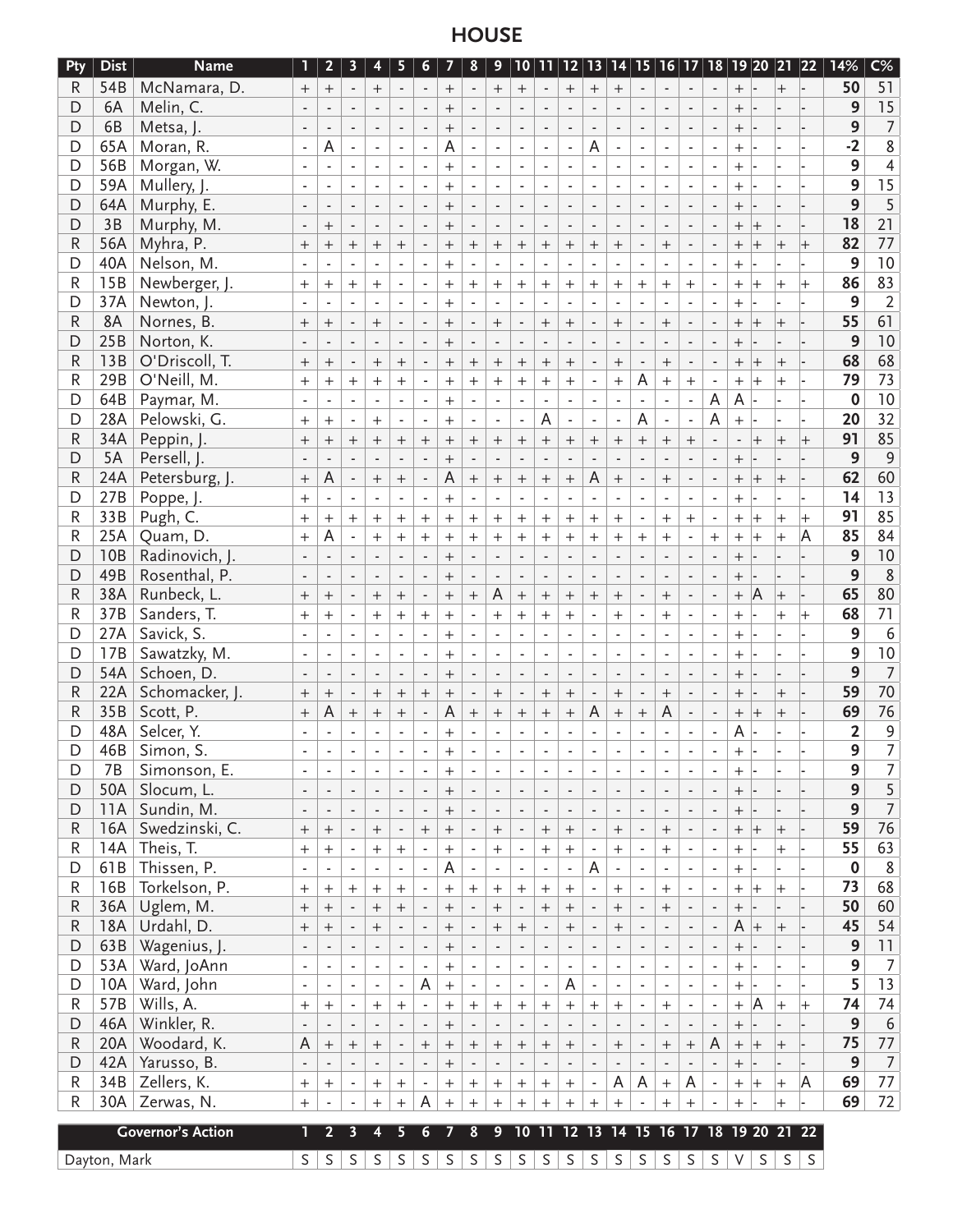autonomy in placing those investments. The bill does provide for investment oversight, but the overseen entity, the Met Council, is to define the parameters of its own oversight. That's akin to seeking the fox's advice as to how to best secure the chicken coop.

LEA favored a NO vote. The bill passed in the Senate 34-24 and in the House 73-57. The governor signed the bill.

# **15. Truth in Advertising of Plants Lethal to Bees HF2798. Rep. Hansen. [SF2695. Sen. Dziedzic.]**

This bill prohibits plants treated with "detectable levels" of "pollinator lethal insecticide" from being labeled as beneficial to "pollinators" (bees).

Plants dangerous to bees are currently being sold in garden stores. These plants are treated with insecticides or genetically altered and unlabeled or mislabeled. Changing labels will not stop the majority of consumers from purchasing these environmentally harmful products, nor will the bees be able to read the labels. The labels on products will not reverse the harm done to bees and the environment. The correct approach would be to understand which plants are harmful and have a real protective response. LEA believes that this bill will do little other than provide a rationale that the legislators did something.

LEA favored a NO vote. It passed in the Senate 60-0 and in the House 111-17. It was signed by the governor into law.

## **16. Greater Recycling Requirements for Businesses, and Modifying Agencies' Recycling Laws**

#### **SF663. Sen. A. Johnson. [HF855. Rep. C. Johnson.]**

This bill modifies statutes pertaining to recycling, transferring oversight from the Commissioner of Administration to the MN Pollution Control Agency. Agencies that fall short of goals (including recycling at least 60% by weight of all solid waste) have to inform all employees regarding recycling expectations and notify the MPCA of compliance actions. The Commissioner of Administration no longer has to maintain a central facility for managing recyclable materials, but is tasked with establishing a collection and transportation system and could contract the systems operations out to private entities if it is determined that it would be cost-effective to do so.

The bill also mandates that by 2016 the buildings for many businesses in metropolitan counties collect at least three types of recyclable materials and transfer all collected recyclables to a recycler. The agricultural, manufacturing, mining, and construction industrial sectors would be exempted for the time being, along with businesses that contract for less than four cubic yards per week of waste collection.

Missing from the bill is any acknowledgement that these recycling mandates are arbitrary and may be very costly to achieve. A large sanitation company pushed publicly for this bill, saying that it was long overdue and the right thing to do. That particular company could win a contract to operate recycling systems for many government-owned buildings, and also could charge smaller garbage haulers for storing excess recyclables they are unable to sell or store on their own. Expanding recycling mandates can leave

those living under them at a competitive disadvantage compared to those who have fewer mandates.

There are also issues related to how many resources have to be devoted to internal and external monitoring of recyclables ratios, as well as how these mandates are enforced--typically by citation, permit or license revocation, or fines through civil actions stemming from the MPCA. Fines may only be waived if corrective action can be demonstrated within 30 days. Are "public nuisance" pollution penalties justified merely for having the wrong ratio of ordinary garbage in garbage cans? Finally, this bill abuses the single-subject rule and the committee process. While the sections dealing with government operations were heard in committee and encountered little opposition, the business mandates for recycling were added as floor amendments rather than going through the process as separate bills with distinct subjects. The final version of this bill violated the single-subject rule, benefited large sanitation companies at the expense of the general public interest, and imposed unnecessary costs on our state's economy. LEA favored a NO vote. It passed the Senate 37-25, the House 76-53, and was signed into law.

# **17. Bans on Triclosan Soaps, Lead Wheel Weights, and Mercury**

### **SF2192. Sen. Marty. [HF2542. Rep. Hortman.]**

This bill bans lead wheel weights, products containing mercury, and the use of triclosan in cleaning products. Any businesses with lead wheel weights must recycle them in a way that keeps them out of the solid-waste stream. Prior to implementation, the MN Pollution Control Agency (MPCA) is to do education and outreach to affected businesses. The bill also bans mercurybased scales, and expands existing prohibitions on mercury-based thermometers unless the user submits a certified exclusion to the MPCA that no alternative is available. Thermostat manufacturers must also design recycling programs and file annual reports with the MPCA. The 2013 law that banned formaldehyde in children's products was modified to specify permissible concentration level limits that were absent in the law when it was passed.

After 2016 the retail sale of cleaning products containing triclosan, an antibacterial agent, is prohibited except where specifically approved by the U.S. Food and Drug Administration for consumer use.

One good thing in the bill is adding measurable formaldehyde limits that were missing from the 2013 law, making liability exposure for businesses a little less open-ended. Unfortunately, new bans on a variety of other products were piled into the bill. The proposed ban on triclosan wasn't even part of the Senate or House bills heard in committee. Becoming the first state in the nation to ban such a commonly-used product should be more than an afterthought. The final bill also puts MN in the small minority of states with laws banning lead wheel weights. When our state bans more commonly-used products than others, it increases costs and puts our consumer and commercial interests at an economic disadvantage to other states, except for whatever special interests will sell alternatives to the banned products. One other overlooked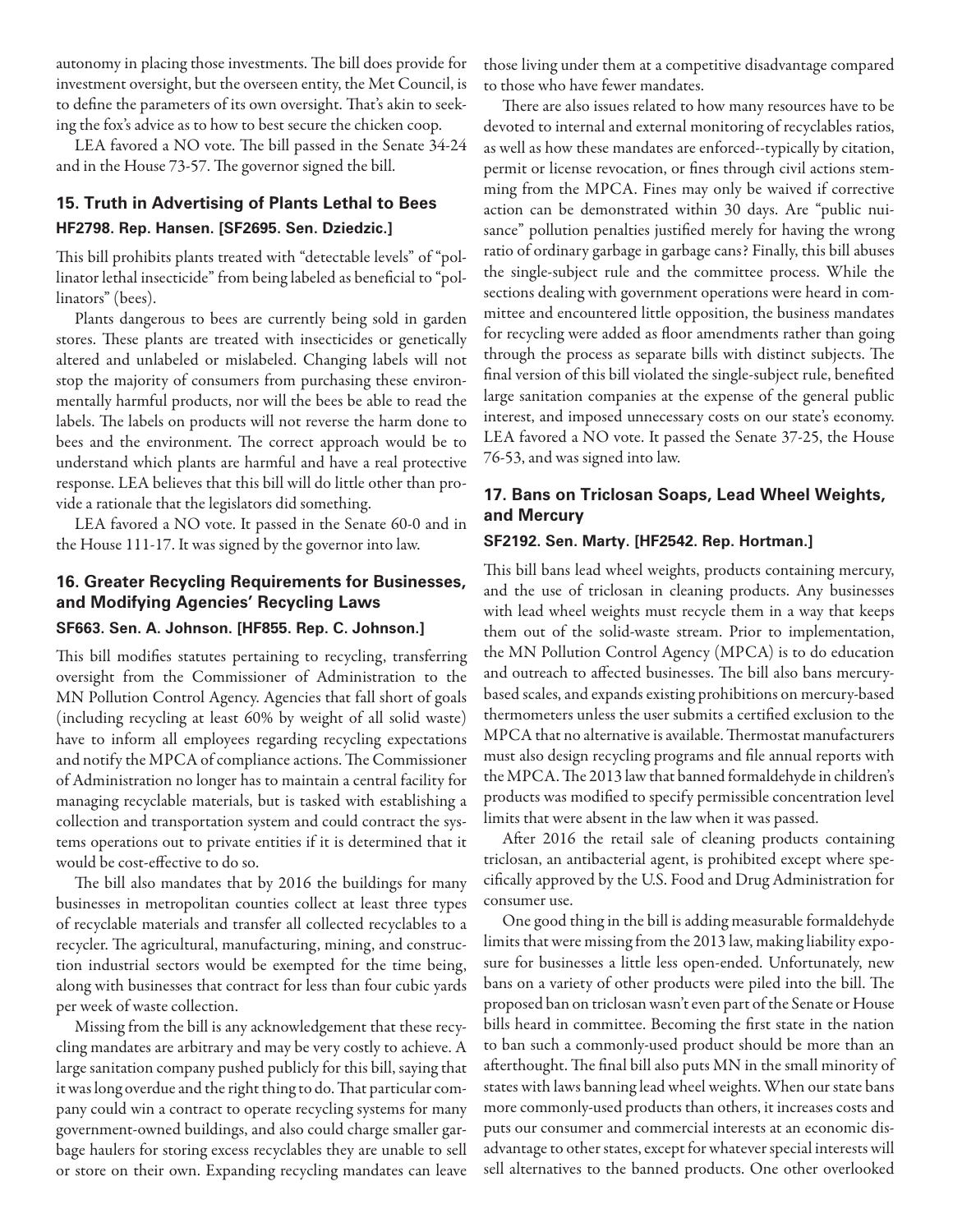cost will come from increased litigation, because almost all of the bill's provisions lack enforcement except through civil litigation and denial of permits. The purported health risks do not rise to a public-emergency level or justify passing more costly and hardto-enforce bans on a variety of unrelated products.

LEA favored a NO vote on the bill that passed the Senate 58-0, the House 110-19, and was signed into law.

### **18. Noncampaign Disbursements and Online Voter Registration**

#### **HF2096. Rep. Simon. SF2298. [Sen. Sieben]**

The first section of this bill expands the definition of noncampaign disbursements to include holiday or seasonal cards published after Election Day, but prior to the end of the year. Additional provisions of this bill expand early voter registration to include online voter registration through a website secured and run by the Secretary of State. This new law requires an email address for all online voter registration applicants and, if available, at least one of the following: a verifiable Minnesota driver's license number, Minnesota state identification card number, or the last four digits of the applicant's Social Security number. Individuals are not permitted to electronically submit an application for other individuals. An online application may only be transmitted to the local unit of government for processing if the Secretary of State has verified the voter information matches a government database source. All unverifiable voter registration applications must be forwarded to an appropriate law enforcement agency for investigation. The Secretary of State shall maintain a log of each Internet Protocol address used to submit a voter registration application to monitor for suspicious activity. Some of these provisions also apply to online absentee ballot applications.

This bill fails to correct recent problems of several jurisdictions having more votes than voters while providing the tools for greater proliferation of such election fraud. It should first be noted the office of Secretary of State is a partisan office and not an impartial referee. Under current law local authorities are required to investigate and enforce the law. This legislation gives the Secretary of State greater discretion in determining suspicious registrations and what an appropriate law enforcement agency is. It requires an email address for online registration, but fails to require sufficient certification of US citizenship and legal voting age to prevent such illegal applicants from becoming registered voters. This bill sacrifices election integrity on the altar of popular convenience. LEA favored a NO vote. It passed in the Senate 41-24, in the House 129-2, and was signed by the governor.

## **19. Prohibiting Online and Pay-at-Pump State Lottery Sales**

#### **SF2642. Sen Pappas. [HF2829. Rep. Atkins.]**

This bill is an omnibus gambling bill that regulates raffles, gambling equipment, bingo organizations, promotional materials, lottery tickets, pull tabs, accounting, and linked prizes. It specifically prohibits gas pump gambling devices, on-line lottery ticket sales, and some coin-operated lottery devices.

Gambling is both a form of recreation, and a source of false hopes that can generate personal harm and stimulate theft, as such the state has a duty to regulate gambling to protect citizens. However, LEA never believed that the state should be in the business of gambling itself as it is a conflict of interest to be both operator and regulator. The state currently reveals its moral ineptitude with TV lottery ads that cater to get-rich-quick hopes, thus undermining the protection of its own citizens. In a free market society, gambling should be conducted by private businesses, regulated by the state.

This particular bill served the cause of regulation, particularly by suspending the sale of lottery tickets through devices easily accessed by minors, whom the state has a duty to protect. For this reason, LEA favored a YES vote. It passed in the Senate 56-5 and in the House 126-2. The governor vetoed the bill.

### **20. Medical Marijuana**

### **SF2470. Sen. Dibble. [HF2846 Rep. Melin.]**

This bill authorizes a medical cannabis (marijuana) registry program regulating the use, manufacture, and distribution of marijuana for trials on patients recommended by licensed doctors and supervised by approved caregivers, if necessary. The bill creates a 23 member task force to assess the impact of medical cannabis therapeutic research. Funding comes from fees assessed to the two approved producers and patients. About \$3 million comes from the general fund.

Marijuana has been an outlawed drug, but its effects on addiction and harmfulness compared to other regulated substances like alcohol, cigarettes, and narcotics are widely debated. Some consider it to be a gateway drug to the use of heroin and other highly addictive substances. This bill enables its use and study in

# **Become a Member of LEA**

**Join LEA! Dues are only \$10/yr per person! You will receive:**

- a copy of our annual report
- an invitation to attend the annual awards banquet
- an invitation to our annual membership meeting
- and the ability to give input on what issues to score.

Dues are used to print and mail the annual report and cover the costs of our annual dinner.

Name: \_\_\_\_\_\_\_\_\_\_\_\_\_\_\_\_\_\_\_\_\_\_\_\_\_\_\_\_\_\_\_\_\_\_\_\_\_\_\_\_\_\_\_ Name: \_\_\_\_\_\_\_\_\_\_\_\_\_\_\_\_\_\_\_\_\_\_\_\_\_\_\_\_\_\_\_\_\_\_\_\_\_\_\_\_\_\_\_ Street: \_\_\_\_\_\_\_\_\_\_\_\_\_\_\_\_\_\_\_\_\_\_\_\_\_\_\_\_\_\_\_\_\_\_\_\_\_\_\_\_\_\_\_ City:\_\_\_\_\_\_\_\_\_\_\_\_\_\_\_\_\_\_\_\_ State: \_\_\_\_\_ Zip: \_\_\_\_\_\_\_\_\_\_ Phone: \_\_\_\_\_\_\_\_\_\_\_\_\_\_\_\_\_\_\_\_\_ Email:\_\_\_\_\_\_\_\_\_\_\_\_\_\_\_\_ **Pay online by PayPal at www.lea-mn.org, or make checks** 

**payable to LEA and mail to:** Legislative Evaluation Assembly

P.O. Box 25803, Woodbury, MN 55125